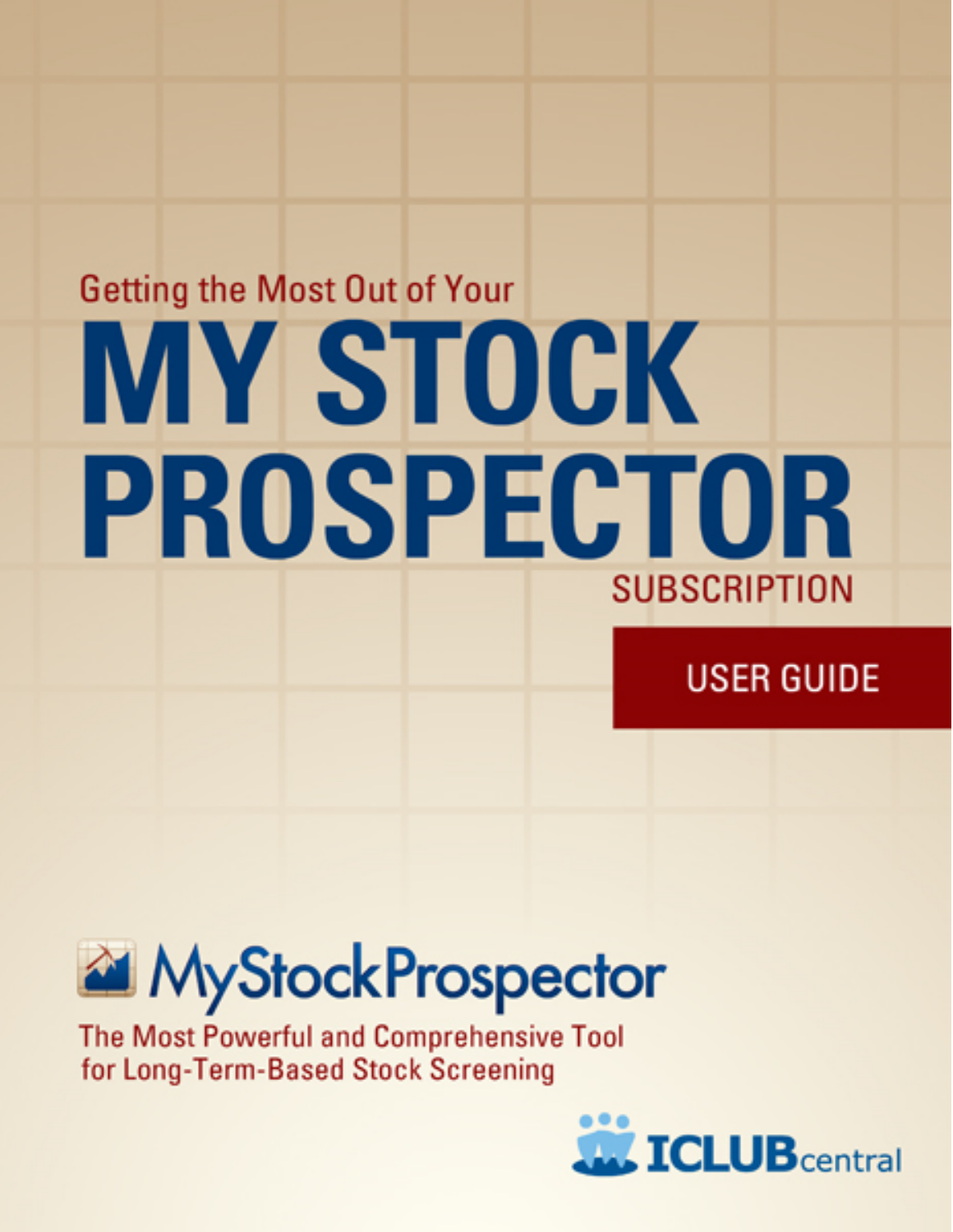

### **What is Stock Screening?**

Screening is a powerful tool used to help investors find companies worthy of study. You can use a stock screener to find candidates that meet your minimal criteria for growth or value, or that are in or not in particular sectors or industries.

As with a prospector's search for gold or gems, it is essential that you know what you're looking for. Define your objectives clearly, as they will direct your search.

Always keep in mind that screening is only a starting point and must be followed by solid analysis of the companies unearthed.



#### **Subscribing to MyStockProspector.com**

**MyStockProspector.com** is offered on an annual subscription basis for just \$69.99 a year. (Check the website for any special offers that may currently be available to new or renewing subscribers.) You may subscribe by visiting [www.MyStockProspector.com](http://www.MyStockProspector.com) or by calling ICLUBcentral Inc. at 1-877-33-ICLUB (877-334-2582) Monday through Friday, 9:30 AM - 6:00 PM EST.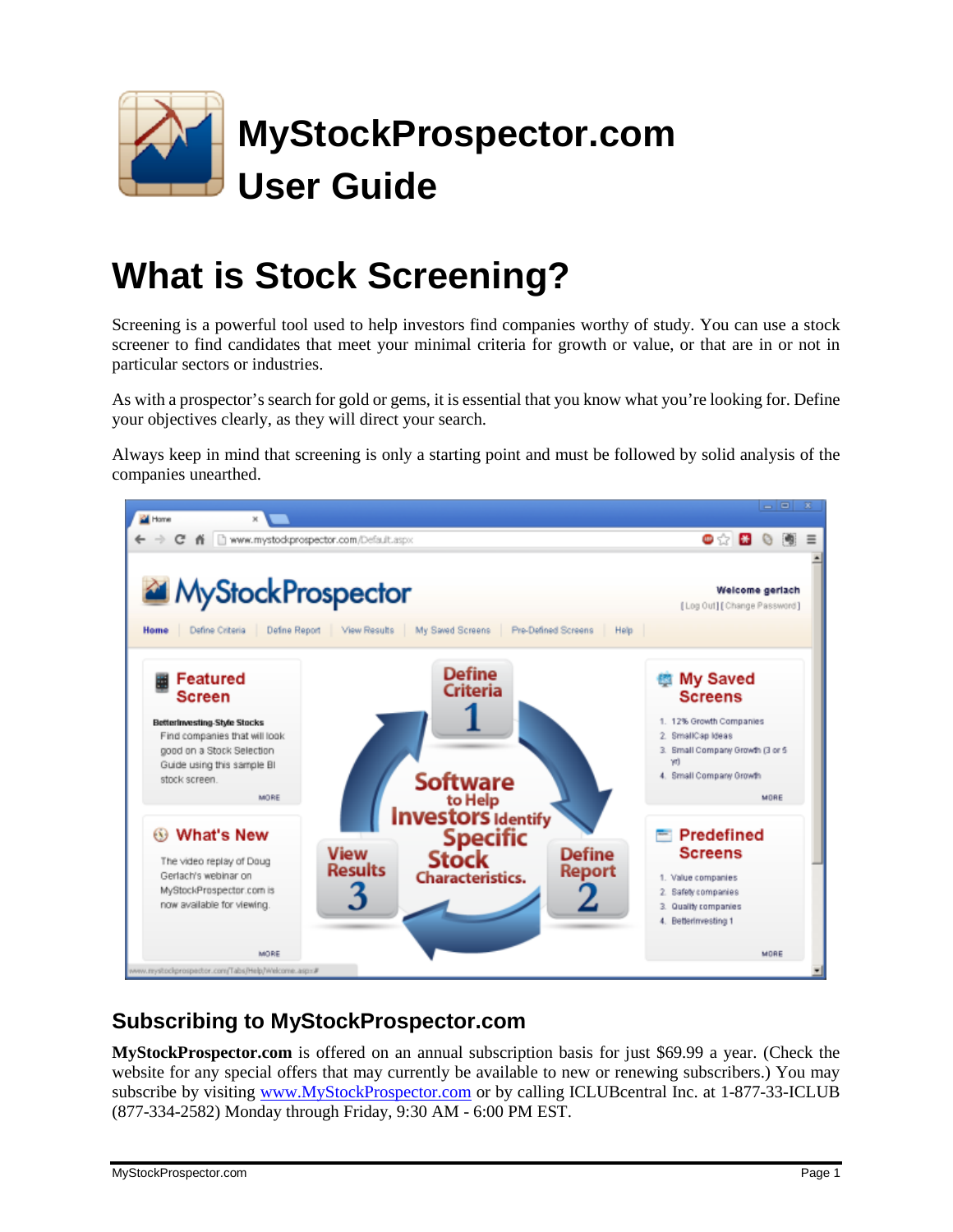A subscription offers unlimited use of the application with the ability to save as many personally customized screens as desired.

#### **Running MyStockProspector.com**



Once you have purchased a subscription to **MyStockProspector.com**, you may use the application by visiting [www.MyStockProspector.com](http://www.MyStockProspector.com) in your web browser and logging in using your username and password. The application has been tested on the most popular web browser programs and operating systems, including tablets and netbook computers. It has not been optimized for mobile phones, however. As these standards change, however, the site may not be completely functional in various operating systems or web browsers, or your browser or computer's security settings may not allow the full functionality of the website.

#### **MyStockProspector.com Data**

**MyStockProspector.com** uses a database with ten years of financial histories for publicly-traded companies on U.S. and Toronto stock exchanges provided by Morningstar. This is the same data used by StockCentral.com and BetterInvesting for their online tools and for users of the Toolkit 6 stock analysis software. Only operating companies are included in the database; exchange-traded funds and other investment companies are not included. All data, including stock prices, is updated weekly and automatically. Data is included in a **MyStockProspector.com** subscription; no other data can be used with the website. Use of the website and the data is governed by the Terms of Service as defined on the **MyStockProspector.com** website.

#### **Customer Support**

If you need assistance using **MyStockProspector.com**, or have trouble logging on to the website, first check the **Help** menu on the website. Here you'll find solutions to common problems.

This guide is another useful resource. Use the Search function in your PDF reader program to search for applicable help within this guide.

Another great source of tips and insights is the **ICLUB Insider**, our email newsletter, which frequently includesinformation on all of our toolsincluding **MyStockProspector.com**. Subscribe or view the archives at [www.iclub.com/clubs/newsletter.asp](http://www.iclub.com/clubs/newsletter.asp).

If you can't find what you're looking for on our website, fill out our online support form ([www.iclub.com/support/request.html\)](http://www.iclub.com/support/request.html), and one of our Support Specialists will reply to your question quickly. Remember to have in hand:

- 1. Precise wording of any error messages displayed on screen.
- 2. The operating system and browser, including version numbers, of your computer.

Finally, you may also get help by calling ICLUBcentral Inc. at 1-877-33-ICLUB (877-334-2582) Monday through Friday, 9:30 AM - 6:00 PM EST.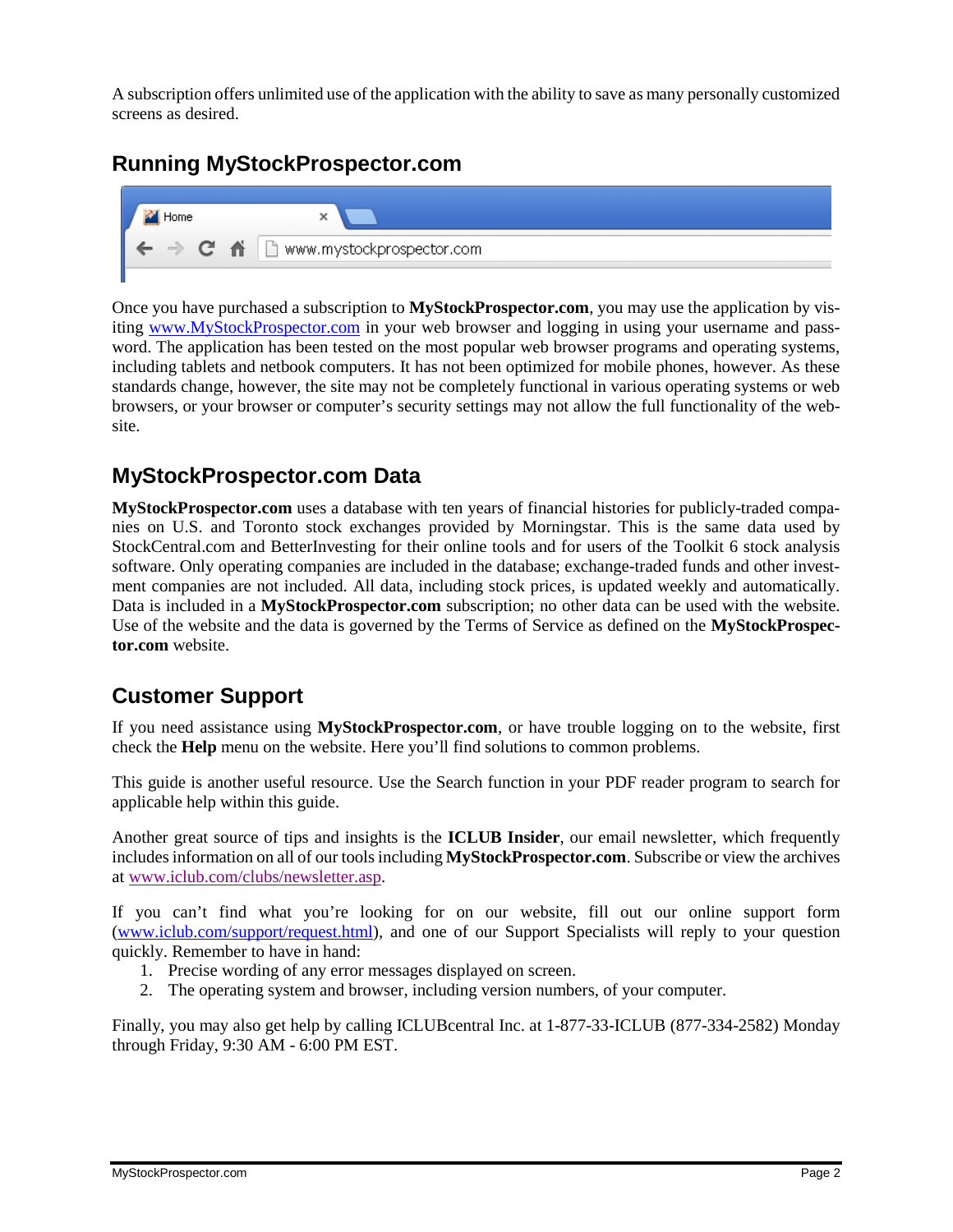## **Screening for Beginners**

#### **Pre-Defined Screens**

The easiest way to get started using **MyStockProspector.com** is to use the **Pre-Defined Screens** that are provided for your convenience.

| MyStockProspector.com<br>$\propto$                            |                                                                                                               |                 | $\overline{\phantom{a}}$ $\overline{\phantom{a}}$ |   |
|---------------------------------------------------------------|---------------------------------------------------------------------------------------------------------------|-----------------|---------------------------------------------------|---|
| 6 http://www.mystockprospector.com/Tabs/PreDefnedScreens.aspx |                                                                                                               | ●☆■             | o                                                 | Ξ |
| MyStockProspector<br>Dofine Criteria<br>Hame                  | [Log Out] [ Change Password]<br>Define Report   View Results   My Saved Screens   Pre-Defined Screens<br>Help | Welcome gerlach |                                                   |   |
| <b>Pre-Defined Screens</b><br>Show 10   entries               | Search                                                                                                        |                 |                                                   |   |
| Name                                                          | Description<br>O.                                                                                             | Action o        |                                                   |   |
| Betterinvesting 1                                             | Betterinvesting 1                                                                                             | д               |                                                   |   |
| Betterinvesting 2                                             | Betterinvesting 2                                                                                             | $\mathcal{L}$   |                                                   |   |
| Growth Companies                                              | Growth Companies                                                                                              | $\mathcal{L}$   |                                                   |   |
| <b>ICLUB Grawth</b>                                           | <b>ICLUB Growth</b>                                                                                           | $\mathcal{L}$   |                                                   |   |
| Quality companies                                             | Quality companies                                                                                             | Д               |                                                   |   |
| Safety companies                                              | Safety companies                                                                                              | Д               |                                                   |   |
| Value companies                                               | Value companies                                                                                               | $\mathcal{L}$   |                                                   |   |
| www.mystodgeospector.con/Tabs/Help/Welcome.aspx#              | First Previous 1 Next Last                                                                                    |                 |                                                   |   |

Click **Pre-Defined Screens** from the **MyStockProspector.com** menu bar to search using one of these screens. **MyStockProspector.com** includes seven pre-defined sets of screening criteria:

- **BetterInvesting 1:** Companies that fit BetterInvesting standards of high and stable longterm growth, stable or growing profit margins and returns on equity, and reasonable values.
- **BetterInvesting 2:** A search that uses Phil Keating's growth screen methods, seeking companies with high five-year historical and projected EPS growth, low historical PEG ratios, and high projected total returns.
- **Growth Companies:** Companies with high and stable five-year historical EPS and revenue growth, high projected EOS growth, and attractive valuations.
- **ICLUB Growth:** High-quality companies with consistent EPS and revenue growth at rates faster than other companies in their industry groups.
- **Quality companies:** Stable growing companies with stable or growing profit margins and reutrns on equity.
- **Safety companies:** Companies with low betas, high dividend growth, and strong, stable EPS and revenue growth.
- **Value companies:** High, stable growth companies with low valuations.

To view results of one of these screens, click the magnifying glass icon in the **Action** column.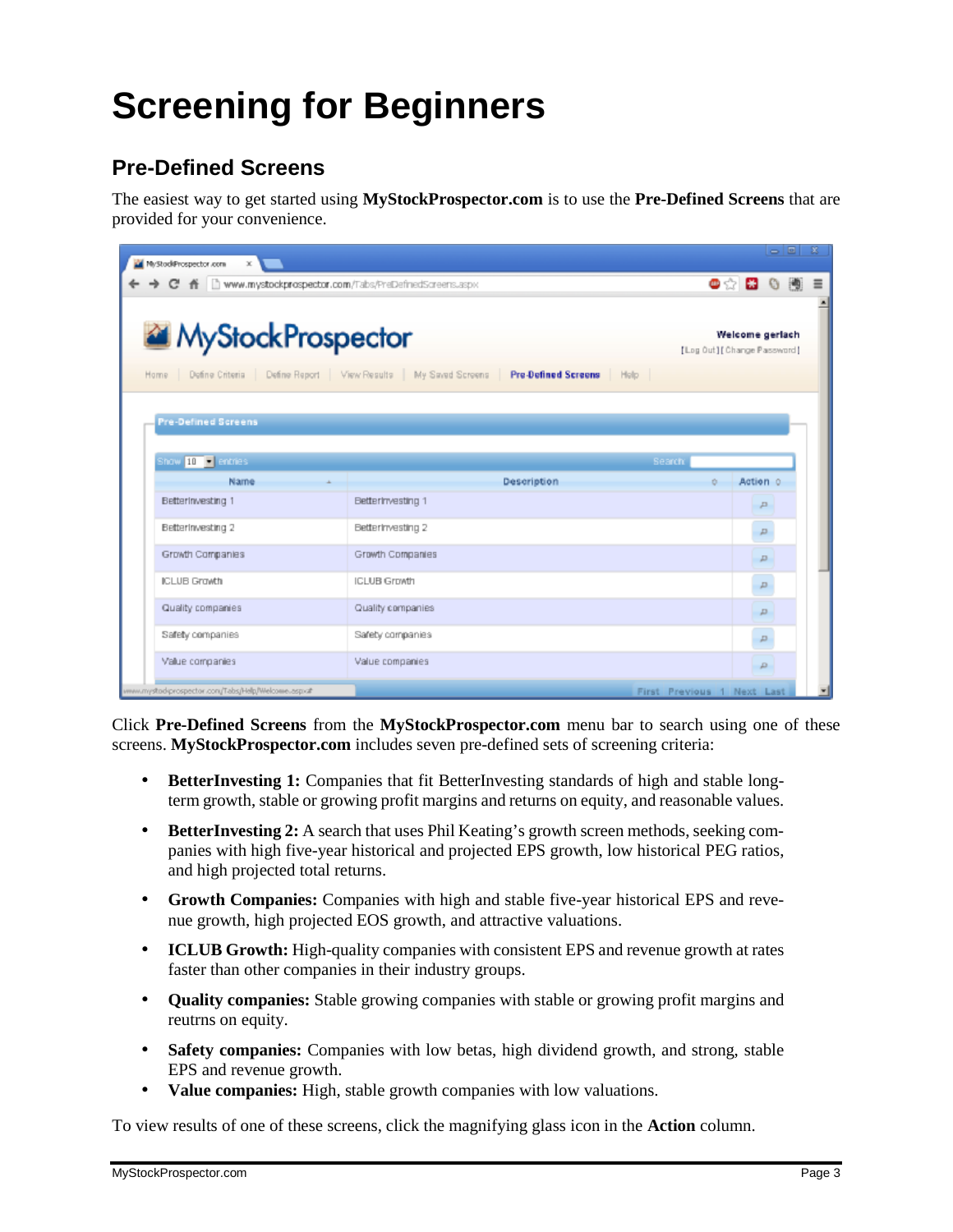After you have displayed the results of a search, click **Selected Criteria** to display the items used to define the screen.

Click the **Edit Criteria** button in the Selected Criteria section to personalize the results, if desired.

| MyStockProspector.com<br>$\times$                                                                                                                                                                                                                                          |                                                | $= 0$ $x$ |   |
|----------------------------------------------------------------------------------------------------------------------------------------------------------------------------------------------------------------------------------------------------------------------------|------------------------------------------------|-----------|---|
| → C ff [ ] www.mystockprospector.com/Tabs/ViewResults.aspx                                                                                                                                                                                                                 | .                                              |           | Ξ |
| MyStockProspector<br>Define Criteria<br>Define Report   View Results   My Saved Screens   Pre-Defined Screens<br>Home<br>Help                                                                                                                                              | Welcome geriach<br>[Log Out] [Change Password] |           |   |
| <b>Current Screen</b><br>$\mathbf{v}$<br>Screen Name BetterInvesting 1<br><b>B</b> Save                                                                                                                                                                                    |                                                |           |   |
| Description                                                                                                                                                                                                                                                                |                                                |           |   |
| <b>Selected Criteria</b><br>$\scriptstyle\rm w$                                                                                                                                                                                                                            |                                                |           |   |
| between 0.95 and 1.00<br>EPS R2 5yr<br>between 15 and 190.7<br>Hist 10Yr EPS Gr(%)<br>and<br>Hist 10Yr Rev Gr(%)<br>between 15 and 361.2<br>and<br>PTI Rating<br>between 4 and 6<br>and<br>Rell Value<br>between 0.00 and 1<br>and<br>between 4 and 6<br>ROE Rating<br>and | Count                                          |           |   |
|                                                                                                                                                                                                                                                                            | / Edit Criteria                                |           |   |
| Results<br># Expand Table<br><sup>®</sup> Exclude Industries<br>Show 10 - entries                                                                                                                                                                                          | @ Exclude Junk B / B<br>Filter                 |           |   |
| $-1$<br>$\mathbf{a}$ and $\mathbf{a}$<br>н                                                                                                                                                                                                                                 |                                                |           |   |

#### **Viewing, Sorting, and Customizing Results**

Once you have displayed the results of a screen, you can refine the information displayed in several ways.

| <b>Results</b> | <b>Expanding the Control of Scott Section of the Control of Control of Control of Control of Control of Control of Control of Control of Control of Control of Control of Control of Control of Control of Control of Control of</b> |  |  |  |
|----------------|--------------------------------------------------------------------------------------------------------------------------------------------------------------------------------------------------------------------------------------|--|--|--|
|                |                                                                                                                                                                                                                                      |  |  |  |

The **Results** bar offers several options:

- **Expand Table:** Expands the results table to fit your browser window. This is useful for results that include a lot of information. Once clicked, the button changes to read **Shrink Table**. Click it again to restore the table to its original fixed width.
- **Exclude Industries: MyStockProspector.com** allows you to utilize Industry Averages in searches, to pinpoint fast growing or low-valued industries, for instance. If your results include Industry records, click this button to remove them from the results.
- **Exclude Junk:** The **Junk Screen** used to identify companies you consider to be "junk," such as penny stocks or companies with no earnings. You must set up your personal Junk Screen in **My Saved Screens** before using. Once defined with your personal criteria, the Results display of any search will offer you the opportunity to Exclude Junk from your results by clicking the button. Click again to **Include Junk**.
- **Save:** Click the small floppy diskette icon to save any criteria for future use.
- **Edit:** Click the pencil to edit the current criteria.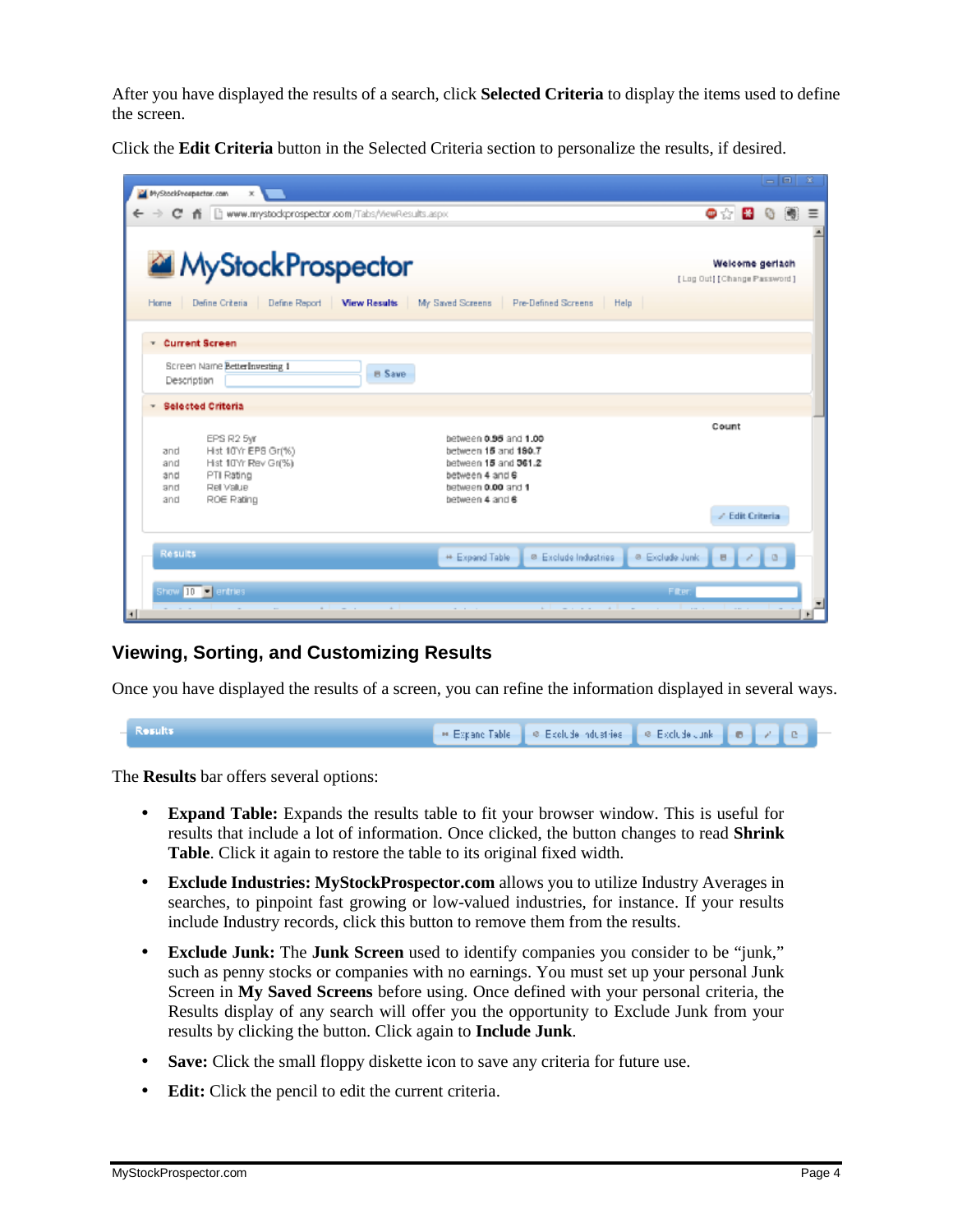• **Export:** Click the document icon to export the results in \*.CSV format, readable in Excel and other applications.

|            | Show II T entries<br>Filter. |                          |   |               |                                     |                                       |                              |                                 |                        |                     |                         |
|------------|------------------------------|--------------------------|---|---------------|-------------------------------------|---------------------------------------|------------------------------|---------------------------------|------------------------|---------------------|-------------------------|
| Symbol $-$ | Company Hours                | <b>Included</b> by:<br>÷ | € | Sales (3) (3) | Contrad.<br>$\sim$<br>$-2$<br>Price | Hisd<br>$-$ differences<br><b>Rew</b> | Hiad<br>6YB<br>$UFS$ $\odot$ | Print<br>û.<br>$\Diamond$<br>V. | $\Pi$ : $\Pi$<br>Value | <b>PF</b><br>That C | FPS.<br>$RZ = 0$<br>907 |
|            |                              |                          |   |               |                                     | Gr                                    | Gn                           | FPS.<br>Gr.                     |                        | FPS.<br>Gi.         |                         |

The dropdown list in the table header allows you to show between 10 and 100 **Entries** in the results table.

Navigate to the next and previous screens of results using the **First/Previous/Next/Last** links in the bottom right of the table.

The **Filter** box in the table header allows you to temporarily limit the display of results. Enter any set of letters in the field and press the Enter key on your keyboard to filter out any results that don't match. This is useful for quickly finding a single company in a large set of results.

Click the **small arrows** in any table header to sort that column by ascending order. Click again to resort in descending order.

As you move your mouse over a row in the Results table, that row is highlighted in yellow and a small popup is displayed with the company's name

| <b>Results</b>              |                                    |                                      |   |                                   | ** Expand Table |                                     | C Exclude Industries                              |                             | <sup>®</sup> Exclude Junk       | $\blacksquare$     | $\Box$<br>ı                       |
|-----------------------------|------------------------------------|--------------------------------------|---|-----------------------------------|-----------------|-------------------------------------|---------------------------------------------------|-----------------------------|---------------------------------|--------------------|-----------------------------------|
| Show 10                     | <b>v</b> entries<br><b>Filter:</b> |                                      |   |                                   |                 |                                     |                                                   |                             |                                 |                    |                                   |
| Symbol                      | ÷                                  | Company Name                         | ÷ | <b>Industry</b>                   | ÷.              | Hist<br><b>10Yr</b><br>Rev<br>Gr(5) | <b>Hist</b><br><b>10Yr</b><br><b>EPS</b><br>Gr(5) | Trend PTI $\textcircled{z}$ | <b>EPS</b><br>R2<br>- 6<br>10yr | Rel<br>Ò.<br>Value | Institutional<br>ů<br>Holdings(%) |
| COH                         |                                    | Coach, Inc.                          |   | <b>Luxury Goods</b>               |                 | 15.4                                | 19.1                                              | Even                        | 0.94                            | 0.93               | 93.4                              |
| <b>LTM</b>                  |                                    | Life Time Filmess, Inc.              |   | Leisure                           |                 | 15.7                                | 13.5                                              | $++$                        | 0.91                            | 1.04               | 31.2                              |
| ORCL                        |                                    | <b>Oracle Corporation</b>            |   | Software - Infrastructure         |                 | 16.7                                | 18.8                                              | Even                        | 0.99                            | 1.02               | 60.4                              |
| BRLI                        |                                    | Bio-Reference Laboratorie            |   | <b>Oracle Corporation</b>         | <b>Jarch</b>    | 21.4                                | 22.6                                              | Even                        | 0.97                            | 0.99               | 97.3                              |
| <b>FFIV</b>                 |                                    | F5 Networks, Inc.                    |   | <del>sunware - innasirudure</del> |                 | 25.5                                | 26.6                                              | **                          | 0.95                            | 1.05               | 97.8                              |
| <b>HDB</b>                  |                                    | <b>HDFC Bank Ltd</b>                 |   | Banks - Regional - Asia           |                 | 31.2                                | 22.9                                              | $++$                        | 0.95                            | 0.86               | 15.8                              |
| <b>ISRG</b>                 |                                    | Intuitive Surgical, Inc.             |   | <b>Medical Devices</b>            |                 | 36.6                                | 38.9                                              | Even                        | 0.93                            | 0.85               | 92.8                              |
| AAPL                        |                                    | Apple Inc.                           |   | <b>Consumer Electronics</b>       |                 | 40.6                                | 65.3                                              | ۰                           | 0.96                            | 0.96               | 61.3                              |
| <b>GMCR</b>                 |                                    | Green Mountain Coffee Roasters, Inc. |   | Packaged Foods                    |                 | 53.1                                | 58.4                                              | $++$                        | 0.95                            | 0.88               | 88.5                              |
| Showing 1 to 9 of 9 entries |                                    |                                      |   |                                   |                 |                                     |                                                   |                             |                                 | First Previous     | 1 Next Last                       |

Double-click with your mouse anywhere on a row to display the **Quick View Graph** of that company's historical growth.

The graph includes up to ten years of a company's sales (in green), earnings per share (in blue), and annual high and low prices (in black). The current share price is marked in red on the current year. The annualized growth rate of sales and EPS are included at the bottom of the graph.

Use the navigation arrow keys at the top left of the graph to go to the first record in the results list, move back one record, move forward one record, or go to the last record in the results.

Click the **Print** button to print the graph.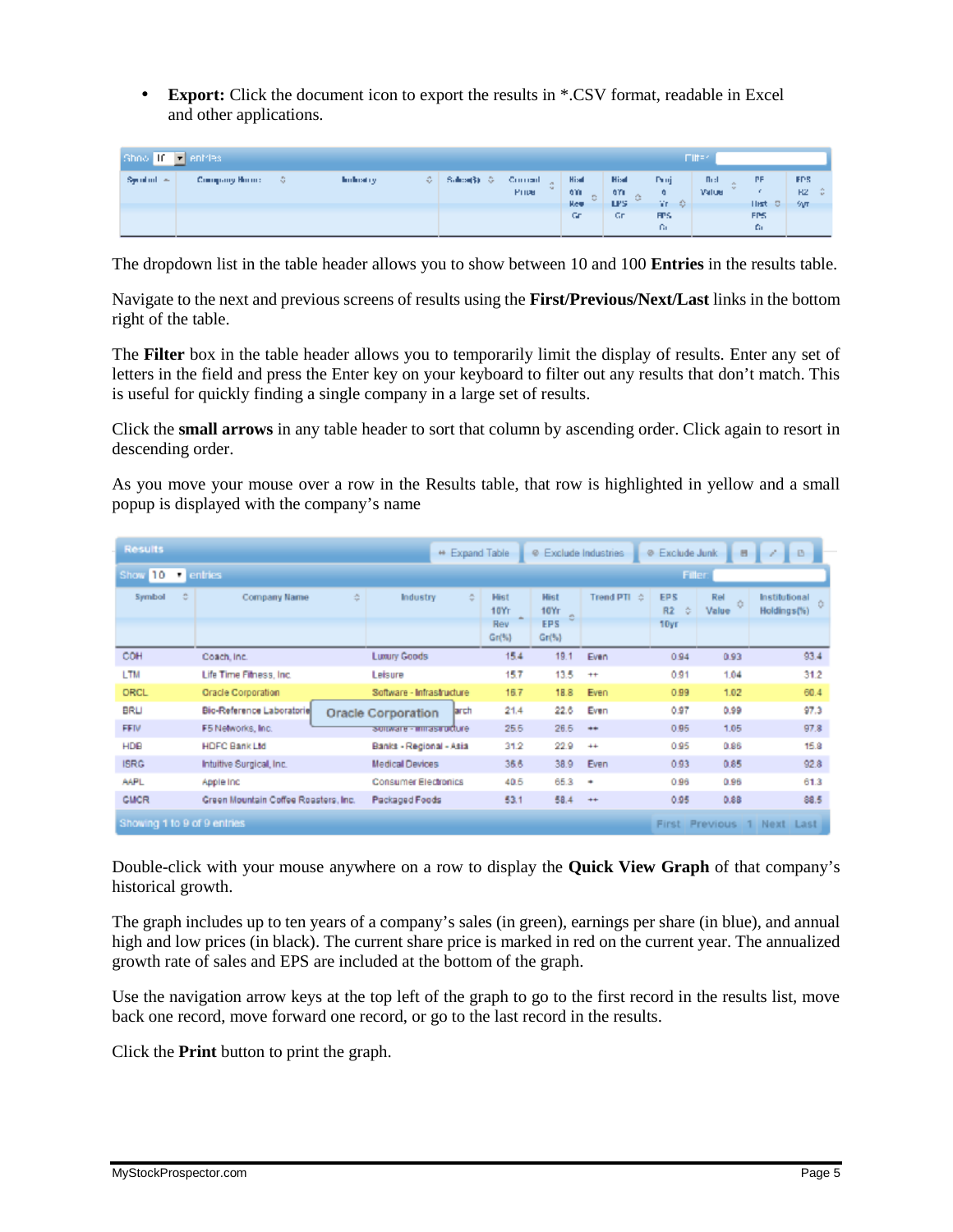

#### **Defining Reports**

One of the powerful features of **MyStockProspector.com** is the ability to add additional fields to the table of results. By default, all of the fields used to construct the search are displayed in the results, but you can reorder them and add additional fields that provide additional information.

For instance, you can view the Industry of every company in the results by adding that field using the **Define Report** function. You will learn more about defining reports in the next section.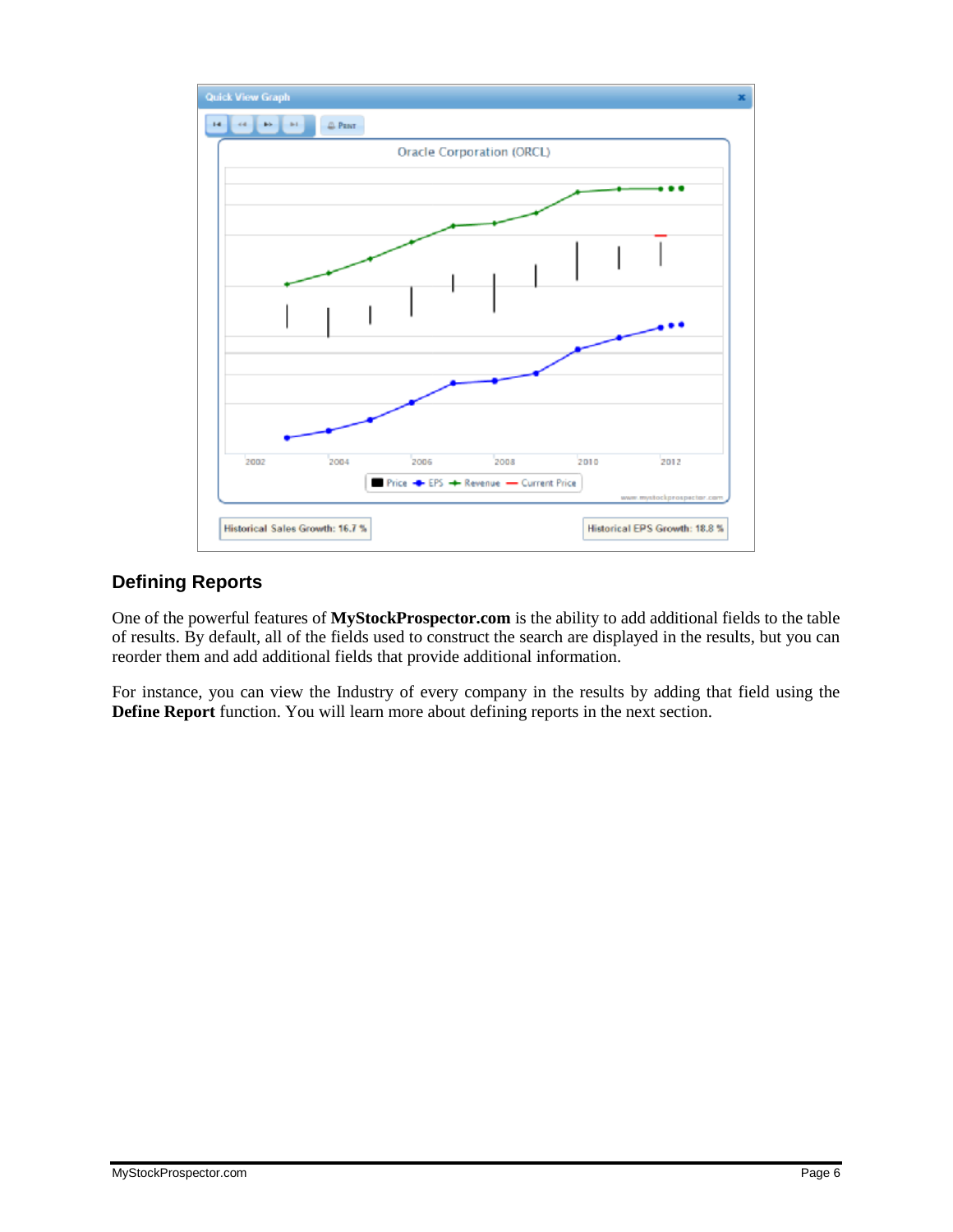### **Screening for Advanced Users**

The advanced operation of **MyStockProspector.com** permits full customization of the search process. The application uses a three-step system to help you identify stocks for consideration:

- **1. Define Criteria**
- **2. Define Report**
- **3. View Results**



#### **Define Criteria**

Before you begin using a tool like **MyStockProspector.com**, you should have a clearly defined objective for the kind of companies you want to find for your portfolio. The purpose of the **Define Criteria** section is to establish the conditions (criteria) you wish to use in searching your companies. These definitions will filter the database for the kind of companies you seek.

Until you are proficient with defining criteria statements, you will probably want to use the **Pre-Defined Screens** as a basis for your searches. The results of your screen will be displayed in a report that can be sorted and individual companies can be viewed.

#### **What Are Your Search Objectives?**

The search for companies is based on the criteria statements used. Criteria for the companies should define the characteristics of interest to you. These criteria will vary depending on your investing objectives. Here are some examples of search objectives:

- 1. Companies in a particular industry or industry group.
- 2. Companies of a particular size (small, medium or large, by market capitalization or sales).
- 3. Companies with the highest income (dividends).
- 4. Companies with the best management (through consistency in growth, profitability, or invested capital).
- 5. The fastest growing companies.
- 6. Companies whose recent results exceed the average of the industry, industry group, or whole of the database.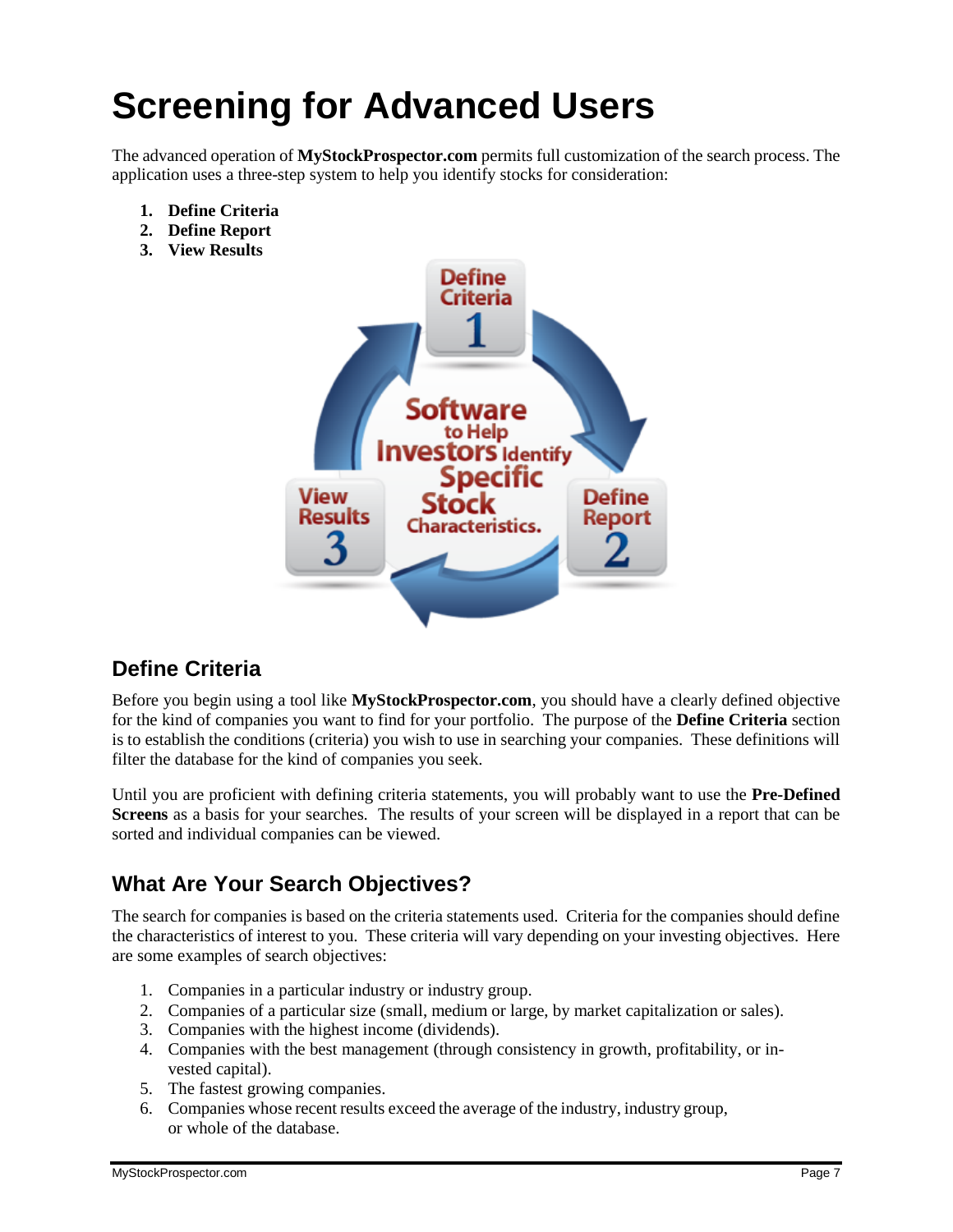- 7. The best performing industries.
- 8. Companies that meet BetterInvesting's investment criteria.

Although we don't advise it, aggressive and knowledgeable investors could search for:

- 1. Possible turn-around situations.
- 2. Potential buy-out candidates.
- 3. Short selling situations.

The capabilities of the **MyStockProspector.com** application are very extensive. Your knowledge defines the criteria to discover companies appropriate for your type of investing.

#### **Creating a New Search from Scratch**

The **Pre-Defined Screens** can be used as starting points for new criteria. We suggest that you review the **Defined Screens** to understand how each achieves its objective. You can then modify these pre-defined criteria and specify variations to suit your purposes.

To create a new search, click **Define Criteria** on the **MyStockProspector.com** menu. The **Define Criteria** window has three parts. On the far left are the **Data Groups**. There are eight data groups, each with items that pertain to that group. These collections make it easier for advanced users to find and use specific items for their searches and reports. The following groups are available:

- **Growth** items deal with anything that has a growth component: revenue, EPS, dividends, etc. For several items the growth is calculated over different length periods. You could use these periods to determine improvement/deterioration of growth by comparing a longer growth period to a shorter growth period.
- **Value** items include the current price in some form in their calculation. Typical items are P/E ratio, relative value, etc.
- **Quality** items measure management's achievements. These include profitability, ROE (return on equity) and their trends, as well as the consistency of growth items  $(R^2)$ .
- **Safety** items help determine a company's stability. Items that describe the size of the company, financial liquidity, and volatility fall into this group.
- **Trend** items are derived from the most recent data and are compared to older data. This is done for revenue, EPS, and price and the comparison is made to the company's own trend, to companies in the industry, and to all the companies in the database.
- **Projection** items are based on information that may be provided by analysts.
- **Proxy** items are computer calculations simulating BetterInvesting/Toolkit 6 methods for items such as upside/downside ratio, buy/sell zones, total return etc. These items should be used carefully as they may not be appropriate. Normally, these items are derived from a process where the investor imparts an understanding. The computer calculations have no similar capability.
- **Other** items describe the company and data that are normally not used for screening. These items cannot be assigned weights and are designated with "N/A."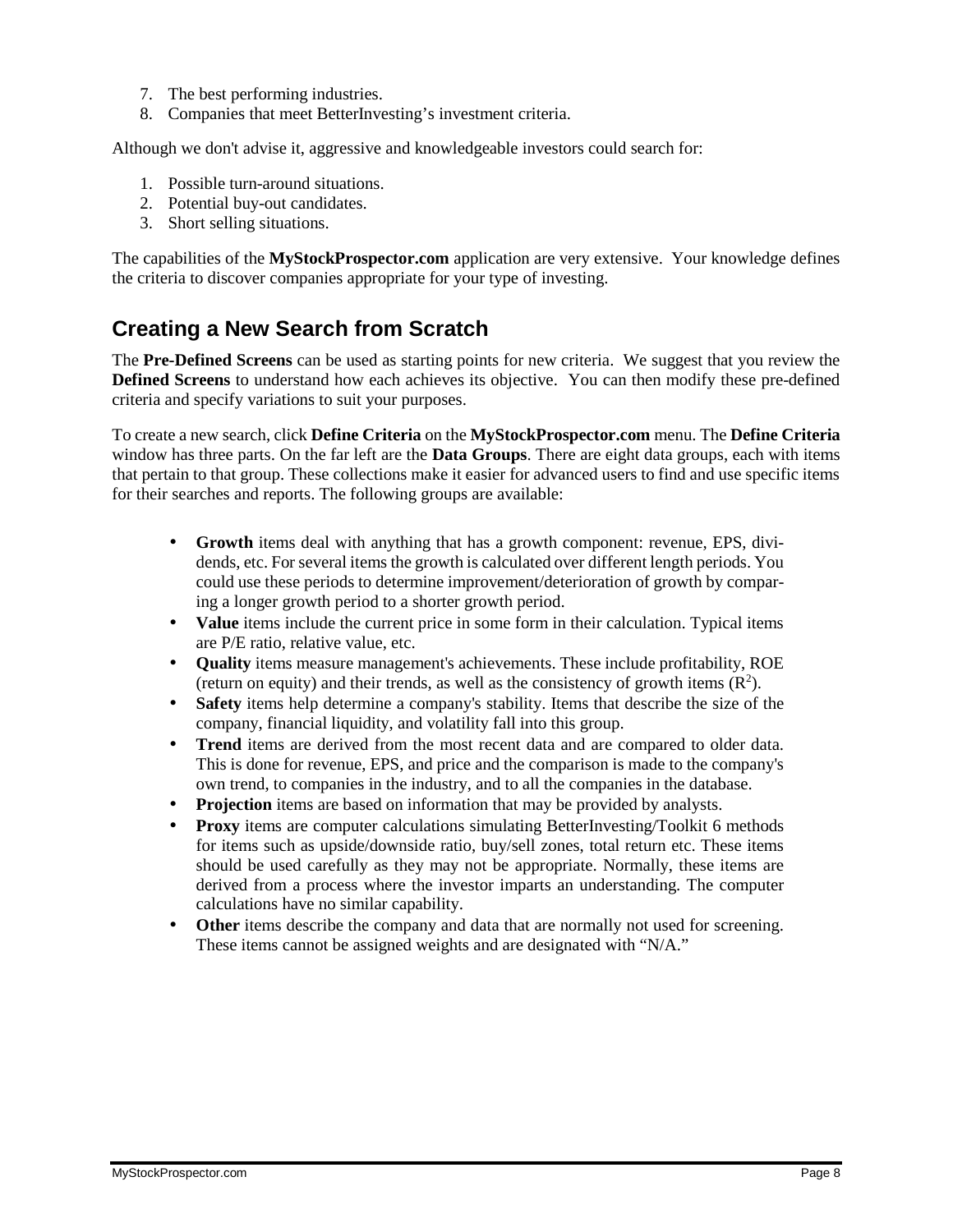| MyStockProspector.com<br>×<br>C 音 目 www.mystockprospector.com/Tabs/DefneCriteria/Growth |                                                                                                                                                                                                                   |              |
|-----------------------------------------------------------------------------------------|-------------------------------------------------------------------------------------------------------------------------------------------------------------------------------------------------------------------|--------------|
|                                                                                         | MyStockProspector                                                                                                                                                                                                 |              |
| <b>Define Criteria</b><br>Home                                                          | Define Report                                                                                                                                                                                                     | View Results |
| Growth<br>Value<br>Quality<br>Safety<br>Projection<br>Proxy Judgment<br>Trend<br>Other  | <b>Field List</b><br>Hist 18Yr Rev Gr(%)<br>Hist SY: Rev Gr(%)<br>Hist 3Yr Rev Gr(%)<br>Hist 1Yr Rev Gr(%)<br>Last 40 Rev Gr(%)<br>Q Rev Gr(%)<br>Hist 10Yr EPS Gr(%)<br>Hist SYr EPS Gr(%)<br>Hist 3Yr EPS Gr(%) | 哗            |

See the **Appendix** for a complete list of all data fields in the application by data group.

To begin to build a search, first select a **Data Group** (such as **Growth**). The **Field List** of items included in that group are displayed to the right of the groups. As you move your mouse over an item in the list, a popup definition of that item will appear.

Next, click with your mouse on one or more of the fields in the **Field List**. Selected fields are highlighted.



After selecting one or more fields, click the **Arrow** button to add them to the **Selected Fields** section.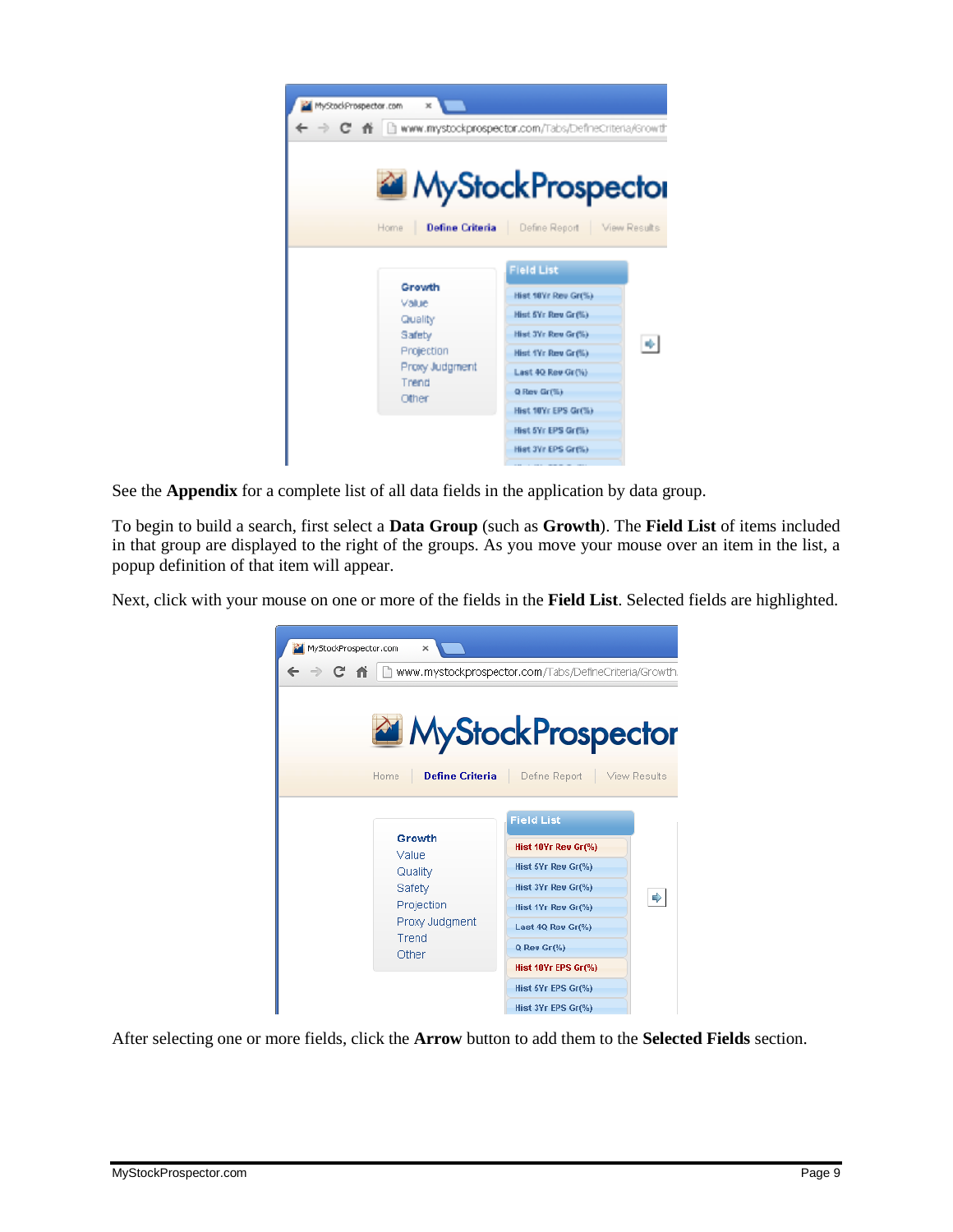| <b>Report Fields</b><br>■ Pin Toolbar<br><b><i>O</i></b> Field Totals<br>the Running Totals<br><b>" Start Over</b><br>$\Box$ Results |   |                                                            |                   |                       |  |  |  |  |
|--------------------------------------------------------------------------------------------------------------------------------------|---|------------------------------------------------------------|-------------------|-----------------------|--|--|--|--|
| <b>Field List</b>                                                                                                                    |   | <b>Selected Fields</b>                                     | $\vee$ Select All | m Delete Marked Items |  |  |  |  |
| Hist 10Yr Rev $Gr(\%)$                                                                                                               |   | Condition<br><b>Item</b>                                   | Criteria          | Record                |  |  |  |  |
| Hist 5Yr Rev Gr(%)                                                                                                                   |   |                                                            |                   | Count                 |  |  |  |  |
| Hist $3Yr$ Rev $Gr(\%)$                                                                                                              | € | Hist 10Yr Rev Gr(%) -50.6<br>50.6                          | 361.2             | $\circ$<br>361.2      |  |  |  |  |
| Hist 1Yr Rev Gr(%)                                                                                                                   |   | $\blacktriangleright$ Hist 10Yr EPS Gr(%) $-65.3$<br>  AND |                   | $\circ$<br>190.7      |  |  |  |  |
| Last $40$ Rev Gr $(\%)$                                                                                                              |   | -653                                                       | 190.7             |                       |  |  |  |  |
| $Q$ Rev Gr $(\%)$                                                                                                                    |   |                                                            |                   |                       |  |  |  |  |
| Hist 10Yr EPS Gr(%)                                                                                                                  |   |                                                            |                   |                       |  |  |  |  |

You will notice that the toolbar changes at the top of the screen to provide additional functions: **Start Over** to erase the current search and begin another, **Report Fields** to define the fields show when results are displayed, **Results** to display the results of the search, and **Pin Toolbar** to eliminate the toolbar animation when moving between sections and fix it in place on the screen.

On the right side, the **Field Totals** button shows the number of companies that meet each criteria individually in the **Record Count** column of the Selected Fields, while the **Running Totals** button shows the number of companies that meet all successive criteria in the list.

To delete criteria, click the round button on the far right side of any row; the button is then highlighted, and clicking **Delete Marked Items** will remove them all from the search. Click **Select All** to choose all the criteria in the list; click **Delete Marked Item** to remove them all.

For each field added to the search, the minimum and maximum values for that field of all companies in the database are displayed in the boxes and in smaller numbers below the sliders. (These numbers may often seem unusually high or low, but remember that these values are calculated mathematically from the financials without regard to any adjustment for irregular events.)

To set your own minimum and/or maximum values, use the **slider** to adjust the values. You may also manually type values into the fields. Note that the fields expand as you move your mouse over them to allow you to type in larger numbers than might be otherwise accommodated by the size of the fields.

Click **Running Totals** to see how many companies meet your entered criteria.

In the following example, there are 1265 companiesthat have a minimum 10-year historical revenue growth rate of 15%. With **Running Totals** selected, there are 220 companies that meet that condition and also have 10-year historical EPS growth rates of 15% or more.

|                              | Report Fields<br>* Start Over            |   | # Pin Toolbar<br>D Results |                 | <b>ch Field Totals</b> | <b>3 Running Totals</b>    |        |
|------------------------------|------------------------------------------|---|----------------------------|-----------------|------------------------|----------------------------|--------|
| Growth<br>Value              | <b>Field List</b>                        |   | <b>Selected Fields</b>     |                 | $\cup$ Select All      | <b>Delete Marked Items</b> |        |
| Quality<br>Safety            | Hist 18Yr Rev Gr(%).                     |   | Condition<br>Item          | <b>Criteria</b> |                        | Record<br>Count            |        |
| Projection<br>Proxy Judgment | Hist SVr Reu Gr(%)<br>Hist 3V: Rev Gr(%) |   | Hist 10Yr Rev Gr(%) 15     | 40.6            | 361.2<br>3612          | $1265$ $\circ$             |        |
| Trend                        | Hist 1Yr Rev Gr(%)                       | 哗 | F Hist 10Yr EPS15<br>AND   |                 | 190.7                  | 220                        | $\Box$ |
| Other                        | Last 40 Rev Gr(%)<br>Q Rev Gr(%)         |   |                            | 40.3            | TELT.                  |                            |        |

When you have finished defining your criteria, click **Results** on the toolbar or **View Results** on the menu to see the companies that have passed muster. You can view results at any point and return to add or remove criteria if necessary.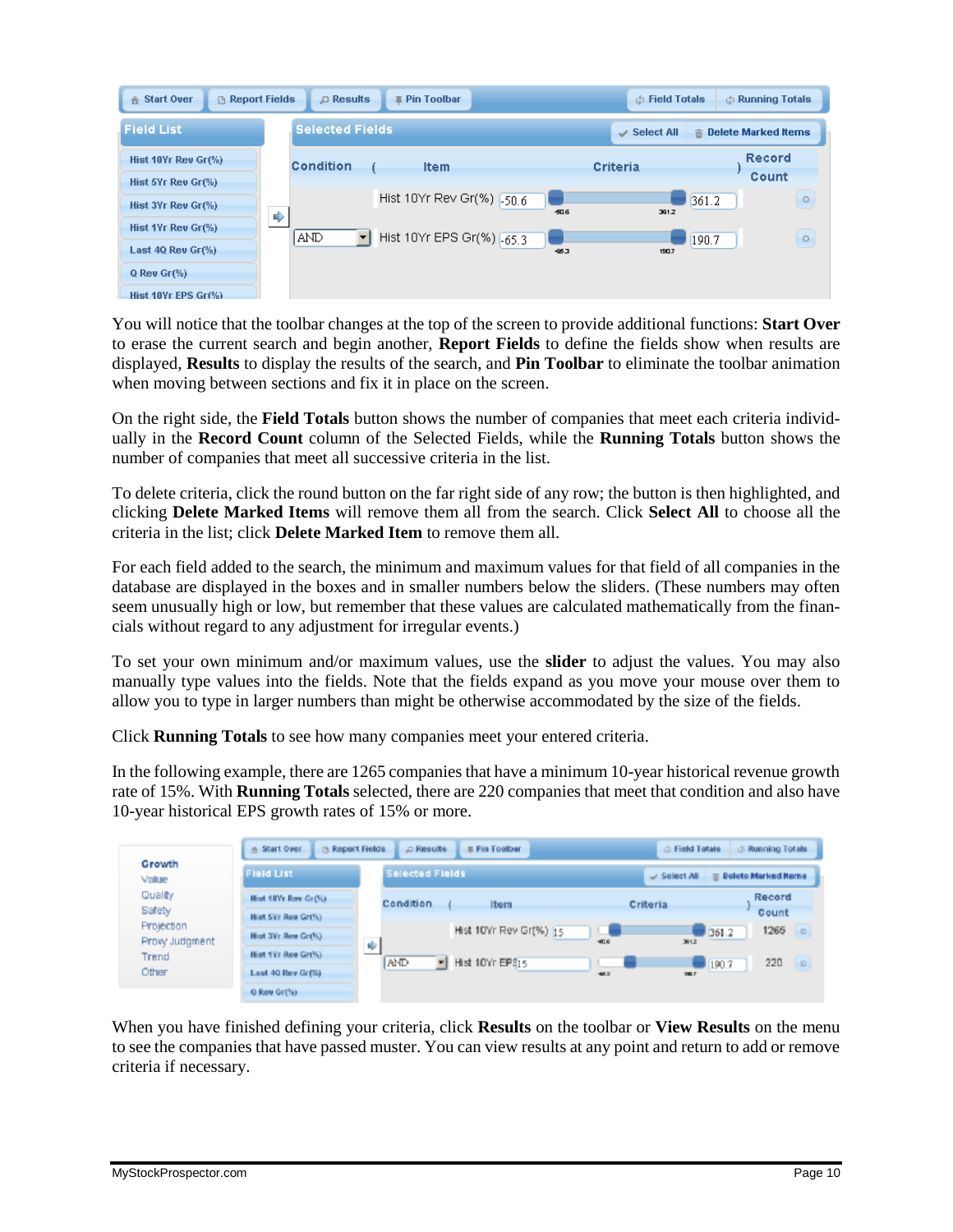#### **Saving Screens**

Once you've created a screen that you wish to use in the future, you can save it in your account. Later when you access that screen, the same criteria will be used to search the then-current database, helping you to find new companies to study.

To save a screen, click the **Current Screen** menu bar or the **Save** icon on the toolbar. Give the screen a name and (optionally) a description. The application will prompt you to overwrite an existing screen if you enter a name that already is in use.

| ▼ Current Screen                                                        |               |
|-------------------------------------------------------------------------|---------------|
| Screen Name 15% growing companies<br>Description large-cap, high growth | <b>■ Save</b> |

The screen will now appear in your **My Saved Screens** list:

| Human   Denne Critaria   Denne Neput   Meya Results |                              | My Saved Screens - The Jensed Screens   Has |                                                          |
|-----------------------------------------------------|------------------------------|---------------------------------------------|----------------------------------------------------------|
| My Saved Screens                                    |                              |                                             |                                                          |
|                                                     |                              |                                             |                                                          |
| Party of the Partners'<br><b>Name</b>               | Description                  | G-andre<br>÷.                               | <b>Action</b><br>e.                                      |
| 12% Gritalling imparies.                            |                              |                                             | $\begin{array}{ccc}\n\circ & \circ & \circ\n\end{array}$ |
| 18% griedrig omberlies.                             | angelinas in tightigh relln. |                                             | 0 / 3                                                    |
| Small Company Suikdal                               |                              |                                             | $\mathfrak{D}$ $\mathfrak{D}$<br>$-2$                    |

#### **Define Report**

By default, any search created from scratch includes all of the fields used in the search in the display of results. However, **MyStockProspector.com** allows you to add additional fields to the results, or to reorder the fields so they appear in a more organized fashion.

After you have built a search, click **Define Report** to customize the results.

The same **Data Groups** and **Field Lists** are used here as in the **Define Criteria** section of the application. To customize a report, select a **Data Group** (**Growth**, **Value**, **Other**, etc.) on the left, then select one or more fields from the **Field List**. The fields will be highlighted.

| Growth                       | <b>Field List</b>                |   | <b>Selected Fields</b>          | Select All | <sup>2</sup> Delete Marked Berns |
|------------------------------|----------------------------------|---|---------------------------------|------------|----------------------------------|
| Value<br>Quality             | Symbol                           |   | Company Name (mandatory field). |            |                                  |
| <b>Safety</b>                | Exchange                         |   | Sales(\$)                       |            | $\alpha$                         |
| Projection<br>Proxy Judgment | <b>Industry</b>                  | Ф | Hist 5Yr Rev Gr(%)              |            | $\Omega$                         |
| Trend                        | Sector:                          |   | Hist SYr EPS Gr(%)              |            | $\circ$                          |
| Other                        | SIC No.                          |   | EPS R2 3/F                      |            | $\circ$                          |
|                              | <b>Bate Info</b>                 |   | PE / Hist EPS Gr.               |            | $\alpha$                         |
|                              | Last Quarter Bate                |   | <b>ROE Rating</b>               |            | $\circ$                          |
|                              | Price Last Updated               |   | PTI Rating                      |            |                                  |
|                              | <b>Current Price(\$)</b>         |   |                                 |            | $\circ$                          |
|                              | 52W Hi Price(\$)                 |   | Inside Ownership(%).            |            | $\Omega$                         |
|                              | Without A company Workers with a |   | Institutional Holdings (%).     |            | $O-$                             |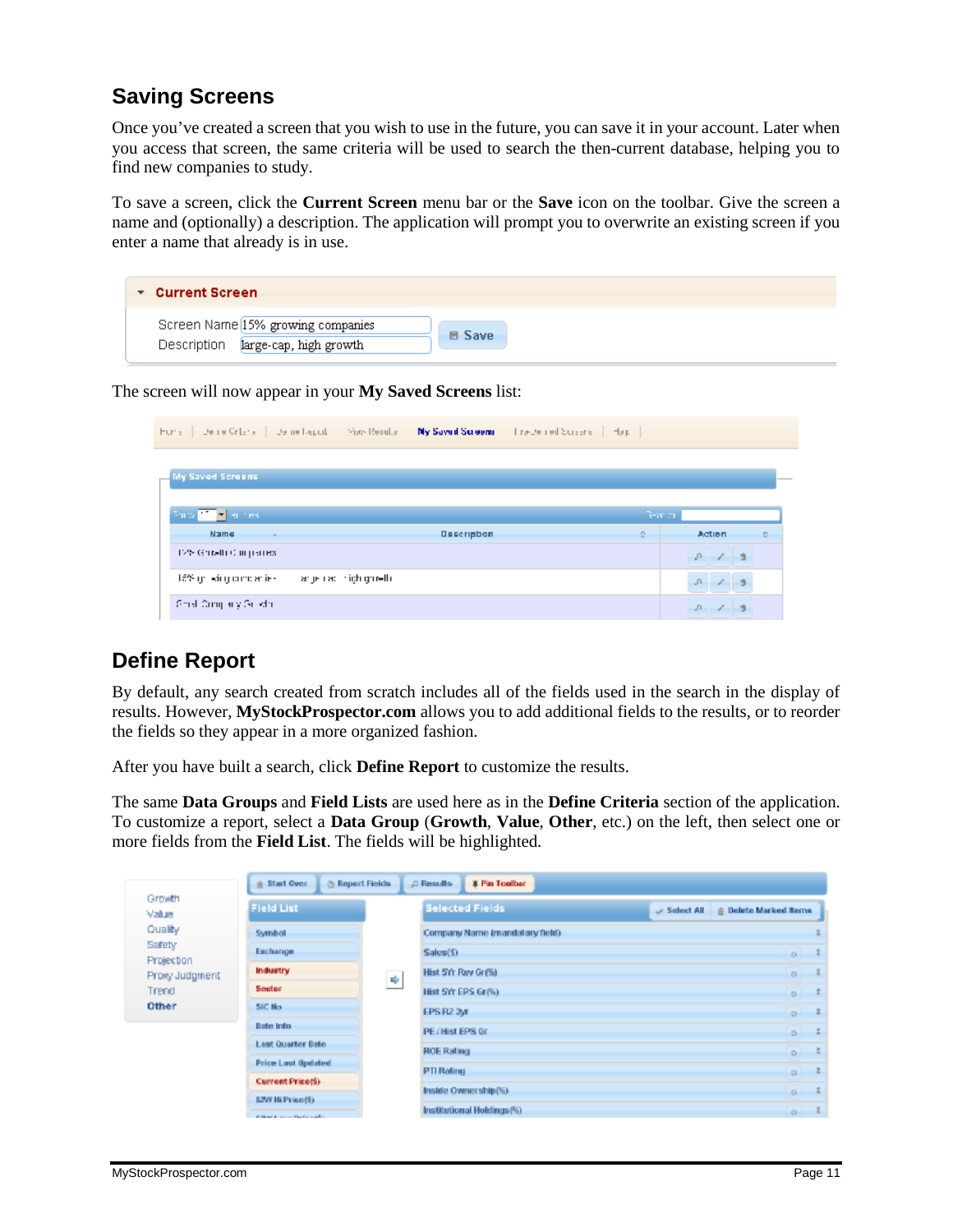Click the **Arrow** to add those fields to the **Selected Fields** list. Newly added fields are placed initially at the bottom of the list.

You can reorder the selected fields by clicking and dragging them to the desired place in the list. Release the mouse button to drop the item onto its desired location.

| <b>Selected Fields</b>                          | $\vee$ Select All | Delete Marked Items<br>命 |
|-------------------------------------------------|-------------------|--------------------------|
| Company Name (mandatory field)                  |                   |                          |
| Sales(\$)                                       |                   | C                        |
| <b>Lliet EVr Dou Crilli)</b><br><b>Industry</b> |                   | $\circ$                  |
| Hist SYr FPS Gr/%).                             |                   |                          |

When you have finished customizing the Report, click **View Results** to display the company list with the new fields in place.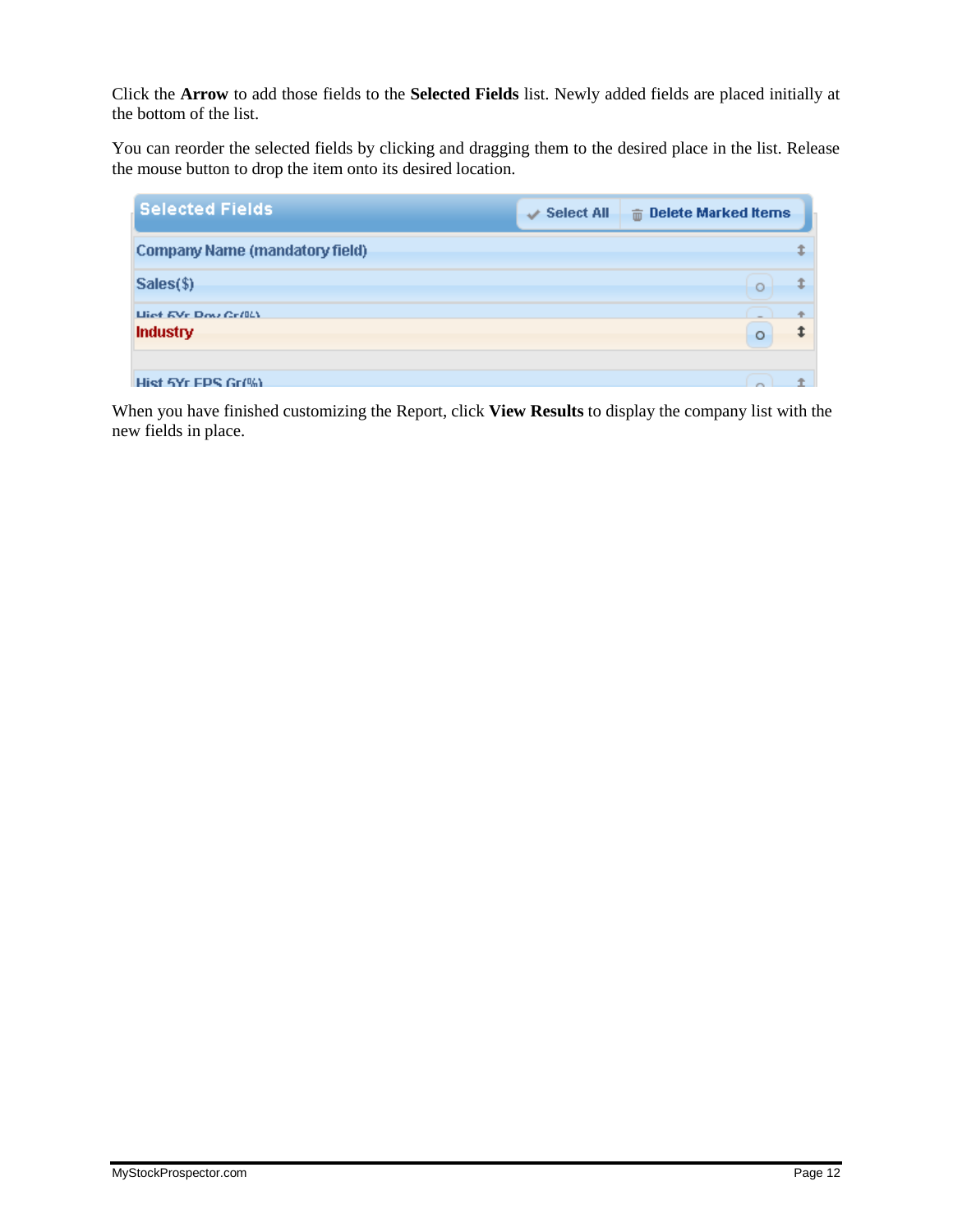### **Advanced Functions**

#### **Junk Screen**

In the bottom of the **My Saved Screens** section is the **Junk Screen**. The Junk Screen is used to identify companies you consider to be "junk," such as penny stocks or companies with no earnings. Once defined with your personal criteria, the Results display of any search will offer you the opportunity to **Exclude Junk** from your results.

You must set up your Junk Screen before you use it for the first time. Click the Edit button to review and edit the criteria in the search. An example is below; this Junk Screen eliminates companies with share prices below \$1 or that don't trade on an U.S. stock exchange.

| <b>Selected Fields</b> |                   |                                | <b>Select All</b><br>v |      | m Delete Marked Items  |
|------------------------|-------------------|--------------------------------|------------------------|------|------------------------|
| <b>Condition</b>       | <b>Item</b>       |                                | Criteria               |      | <b>Record</b><br>Count |
|                        | Exchange          | in                             | TSE; TSX; TSXV; INDUS; |      | 3497<br>$\circ$        |
| OR                     | Current Price(\$) | $\vert 0 \vert$<br>$n_{\rm m}$ | 127,535.00             | 1.00 | 3706<br>$\circ$        |

#### **Conditions and Nested Conditions**

By default, the **Condition** for each search criteria entered is "AND." This means that the companies included in the final running total record count and results set will have passed all of the criteria entered. Other supported conditions include AND NOT, OR, and OR NOT.

Another advanced function is the ability to "nest" conditions. In this way you could find companies that meet one set of criteria out of two or more sets of criteria. In the header, you will note two parentheses: an "**open parenthesis**" between **Condition** and **Item** and a "**close parenthesis**" between **Criteria** and **Record Count.** In each row of the table, there is also a slim white box below each parenthesis. Click the box to add an opening or closing parenthesis to group your criteria. The application will alert you if your logic is not acceptable.

In the following example, an initial search is conducted for companies that have 10-year historical EPS growth rates of 15% or more AND have an EPS  $\mathbb{R}^2$  of 0.9 or higher. Since there may be companies that have only nine years of data in the database (and thus don't appear in the results) but that may be acceptable, the second set of criteria identifies companies that have 9 years or less of data, historical 5-year EPS growth of 18% or more (since we expect higher growth from newer companies), and a EPS  $\mathbb{R}^2$  of 0.9 or higher.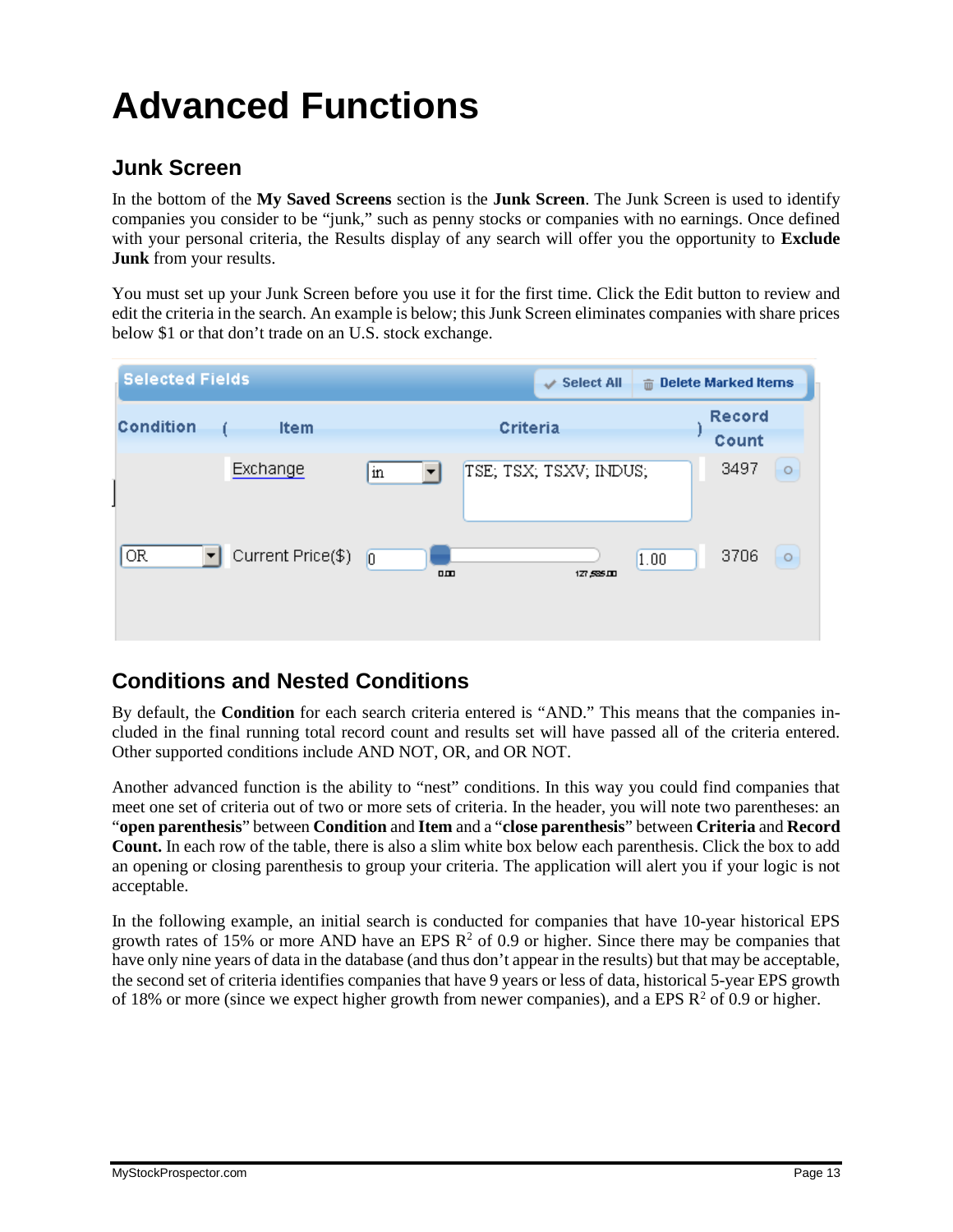| <b>合 Start Over</b><br>Report Fields                  |   | $\bigcirc$ Results                     | <b>E</b> Pin Toolbar     |        |             | <b>b</b> Field Totals |                       | & Running Totals |                          |
|-------------------------------------------------------|---|----------------------------------------|--------------------------|--------|-------------|-----------------------|-----------------------|------------------|--------------------------|
| <b>Field List</b>                                     |   | <b>Selected Fields</b>                 |                          |        |             | $\vee$ Select All     | m Delete Marked Items |                  |                          |
| <b>Company Name</b><br><b>Symbol</b>                  |   | <b>Condition</b>                       | <b>Item</b>              |        |             | Criteria              |                       | Record<br>Count  |                          |
| <b>Exchange</b>                                       | ♦ |                                        | (EPS R2 10yr)            | 0.9    | $n_{\rm m}$ | 1.00                  | 1.00                  |                  | $\circ$                  |
| Industry<br><b>Sector</b>                             |   | AND<br>$\overline{\phantom{a}}$        | Hist 10Yr EPS Gr(%) [15] |        | -653        | 190.7                 | 190.7                 | 102              | $\overline{\phantom{0}}$ |
| <b>SIC No</b><br>Date Info                            |   | OR                                     | Iv (Hist 5Yr EPS Gr(%)   | 18     | $-66.1$     | $123 + 2$             | 1234.2                |                  | $\circ$                  |
| <b>Last Quarter Date</b>                              |   | <b>AND</b><br>$\overline{\phantom{a}}$ | EPS R2 5yr               | 9      | $n_{\rm m}$ | $1 \text{ m}$         | 1.00                  |                  | $\circ$                  |
| <b>Price Last Updated</b><br><b>Current Price(\$)</b> |   | AND<br>$\overline{\phantom{0}}$        | Num Yrs of Data          | [0.00] | $n_{\rm m}$ | 10.00                 | <b>Ig</b>             | 129              | $\circ$                  |
| 52W Hi Price(\$)                                      |   |                                        |                          |        |             |                       |                       |                  |                          |

With Running Totals selected, there are 102 companies that meet that condition and also have 10-year historical EPS growth rates of 15% or more, but an additional 22 have less than 10 years of history but meet our minimum criteria for consistent growth of 18% or more in EPS over the last five years, for a total of 129 companies that meet one or the other of the criteria sets.

#### **Industry Average & Other Field Comparisons**

One powerful feature of **MyStockProspector.com** isthe ability to search by comparing a company's values in any field to the industry average of that field, or to the industry average of any other field in the database. For example, because profit margins vary widely by industry group, it makes much more sense to search for companies that exceed the average profit margins for their own industries instead of restricting your search to companies that have a profit margin above some arbitrary figure such as 20%.

To use this feature, right click with your mouse in the minimum or maximum boxes of any criteria. A small popup window will display, allowing you to choose to use **Industry Average - Current Field**, **Industry Average - Other Fields**, or **Other Fields**. In the following example, only companies that have 10-year EPS Growth rate that are higher than the average 10-year EPS growth rate of companies in their industry groups will pass the screen.



The **Industry Average - Other Fields** option works similarly, but allows you to compare a field to the industry average of any other field in the database. Select this option and a list of database fields appears for you to choose from.

The **Other Fields** option allows you to compare any database field to any other database field. Right click in the minimum or maximum criteria box, select Other Fields, then select a value from the popup list of all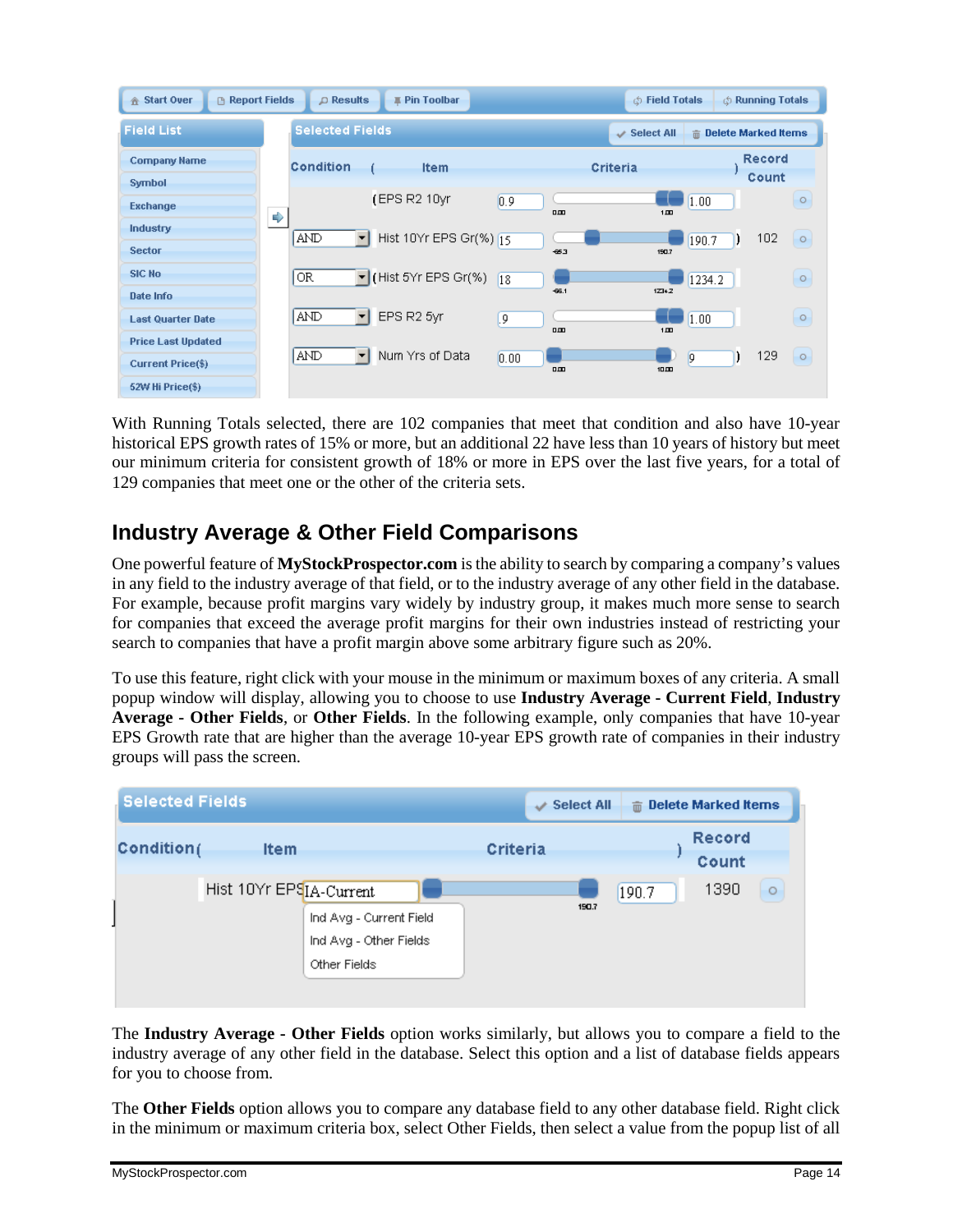fields in the database. For example, you could search for companies whose historical 5-year EPS growth rates are below their Implied Growth Rates, as in the following example.

| <b>Selected Fields</b>                   | <b>Select All</b><br>v | m Delete Marked Items  |
|------------------------------------------|------------------------|------------------------|
| Condition <sub>(</sub><br><b>Item</b>    | Criteria               | <b>Record</b><br>Count |
| Hist 5Yr EPS Gr(%)<br>$-66.1$<br>$-66.1$ | $123 + 2$              | Implied Gr<br>$\circ$  |

#### **Text Database Fields**

Some of the fields in the database are not suitable for numeric comparisons. For instance, the **Industry Group**, **Sector**, **Company Name**, **Symbol**, and **Exchange** are all text fields. However you can still search using these fields, isolating companies in a particular sector, or eliminating stocks that trade on non-U.S. stock exchanges, for example. You might also enter the ticker symbols of all of the companies that you currently own in order to build a comprehensive report of their current statuses, or add your current holdings to a search (using OR as described in the nested conditionals section above) in order to see how the newly discovered companies compare to your present portfolio.

When you add these fields to the criteria list, a different set of operators appears:  $=$ ,  $=$  (not equals), IN, and NOT IN. A large text box also appears in place of the slider control. These allow you to build even more powerful searches.

| <b>Selected Fields</b>          | $\vee$ Select All | m Delete Marked Items  |
|---------------------------------|-------------------|------------------------|
| <b>Condition</b><br><b>Item</b> | Criteria          | <b>Record</b><br>Count |
| Symbol                          | $=$               | N/A<br>$\circ$         |

To search using these fields, click in the **Criteria** box and begin to type the value you wish to include or exclude. The application will immediately begin to search for the text that is being entered and suggest possible items.

| <b>Selected Fields</b>                |                     | $\checkmark$ Select All | m Delete Marked Items  |         |
|---------------------------------------|---------------------|-------------------------|------------------------|---------|
| Condition <sub>(</sub><br><b>Item</b> |                     | Criteria                | <b>Record</b><br>Count |         |
| Symbol                                | $\operatorname{in}$ | CMG                     | 7                      | $\circ$ |
|                                       |                     | CMG.<br>CMG.TO          |                        |         |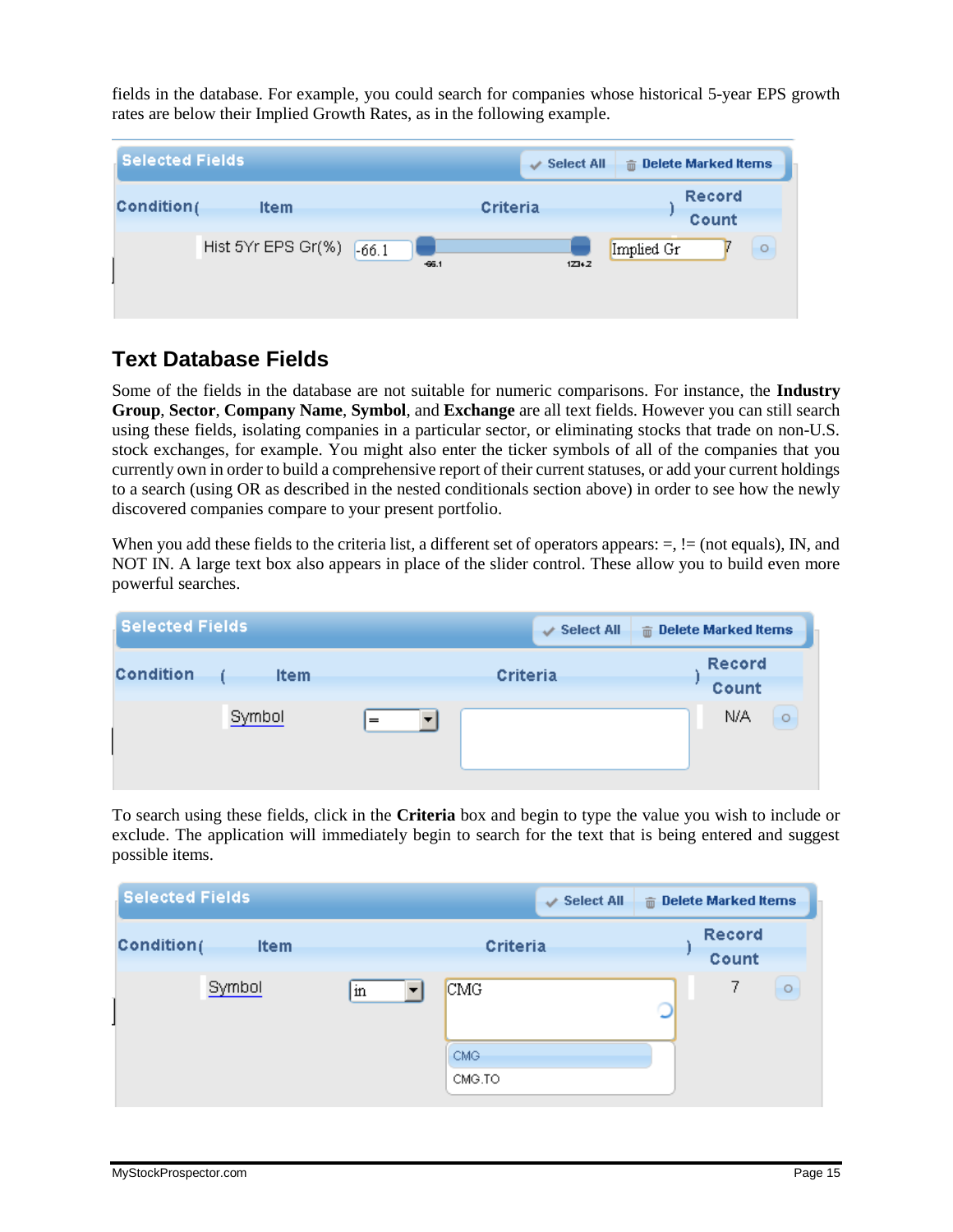Select the item from the list, or complete typing it in manually. Separate each item with a semi-colon character.



#### **Industry Averages**

Using **MyStockProspector.com**, you can display key averages for all industry groups included in the database (approximately 146). With this feature, you can find industries of interest to study or discover the averages of key ratios for comparison with other companies under study. The database includes industry averages for all 121+ fields in the database. (Note that some of these industry averages may not be meaningful, even though you can search on all of them.)

To use this feature, select the **Exchange** field from the **Other** data group. Then, right-click with your mouse in the **Criteria** box and type **INDUS**. This is the special indicator used to represent the industry average records in the database.

| <b>Selected Fields</b>                | <b>Select All</b><br>v | $\hat{m}$ Delete Marked Items |
|---------------------------------------|------------------------|-------------------------------|
| Condition <sub>(</sub><br><b>Item</b> | Criteria               | <b>Record</b><br>Count        |
| Exchange                              | INDUS;<br>$=$          | 146<br>$\circ$                |

Click **Define Report** to select the fields that you wish to appear on the results screen. Values such as the **average 5-year pre-tax income percentage** and **debt/equity ratio** are especially useful on this report. Click the **Results** button or **View Results** to see the industries.

| Show 10 - entries              | Filter                                     |                                     |                                           |                               |                               |                                        |                              |         |                                      |                                                |                |  |
|--------------------------------|--------------------------------------------|-------------------------------------|-------------------------------------------|-------------------------------|-------------------------------|----------------------------------------|------------------------------|---------|--------------------------------------|------------------------------------------------|----------------|--|
| Company Name                   | <b>Hist</b><br><b>10Yr</b><br>Rev<br>Gr(3) | Hist<br>18Yr<br><b>FPS</b><br>Gr(%) | Hist<br><b>SYr</b><br><b>EPS</b><br>Gr(5) | <b>EPS</b><br>R2<br>Ŭ<br>10yr | EPS<br>R2<br>O.<br><b>Swr</b> | <b>Num</b><br><b>Yrs</b><br>of<br>Data | <b>Implied</b><br>ô<br>Gr(5) | Symbol: | $\frac{1}{2}$<br>Exchange $\Diamond$ | ÷<br>Industry                                  | Se             |  |
| Advertising Agencies           | 6.2                                        | 1.3                                 | 2.6                                       | 0.77                          | 0.21                          |                                        | 29.0                         |         | <b>WDUS</b>                          | Advertising Agencies                           | Consur         |  |
| Aerospace & Defense            | 10.7                                       | 65                                  | 7.5                                       | 0.74                          | 0.44                          | 10                                     | 13.6                         |         | <b>INDUS</b>                         | Aerospace & Delense                            | <b>Industr</b> |  |
| Agricultural Inputs            | d, B                                       | 0.0                                 | 5.2                                       | 0.00                          | 0.25                          | 7                                      | 22.3                         |         | <b>WDUS</b>                          | Agricultural Inputs                            | Basic A        |  |
| Almines                        | 12.3                                       | 2.5                                 | 2.0                                       | 0.57                          | 0.28                          | 9                                      | 30.5                         |         | <b>INDUS</b>                         | Airlines                                       | Industr.       |  |
| Alignate & Alii Services       | D.3                                        | 7.8                                 | 17.1                                      | 0.09.                         | 0.45.                         | 9                                      | 9.5                          |         | <b>WDUS</b>                          | Algoria & Air Services                         | Inclustr.      |  |
| Altunaineura                   | ₫5                                         | 0.0                                 | 0.0                                       | 0.00                          | 0.04                          | 8                                      | 148                          |         | <b>WDUS</b>                          | Alumitum                                       | Basic N        |  |
| Apparel Manufacturing          | 9.7                                        | 4.1                                 | 6.7                                       | 0.53                          | 0.39                          | 9                                      | 18.4                         |         | <b>INDUS</b>                         | Appare/Manufacturing                           | Consur         |  |
| Apparel Stores                 | 73                                         | 5.2                                 | 11.8                                      | 0.43                          | 0.64                          | g                                      | 16.8                         |         | <b>INDUS</b>                         | Apparel Stores                                 | Consur         |  |
| AssetManagement                | 6.2                                        | 1.2                                 | 2.9                                       | 0.99                          | 0.99                          | 7                                      | 19.0                         |         | <b>INDUS</b>                         | Asset Management                               | Financi        |  |
| Auto & Truck Dealerships       | 5.8                                        | 3.4                                 | 87                                        | 0.34                          | 0.59                          | g                                      | 11.2                         |         | <b>WDUS</b>                          | Auto & Truck Dealerships                       | Consur         |  |
| $\blacksquare$                 |                                            |                                     |                                           |                               |                               |                                        |                              |         |                                      |                                                | ≛              |  |
| Showing 1 to 10 of 146 entries |                                            |                                     |                                           |                               |                               |                                        |                              |         | First Previous 1                     | $\mathbf{z}$<br>5<br>3<br>Next<br>$\mathbf{d}$ | <b>Last</b>    |  |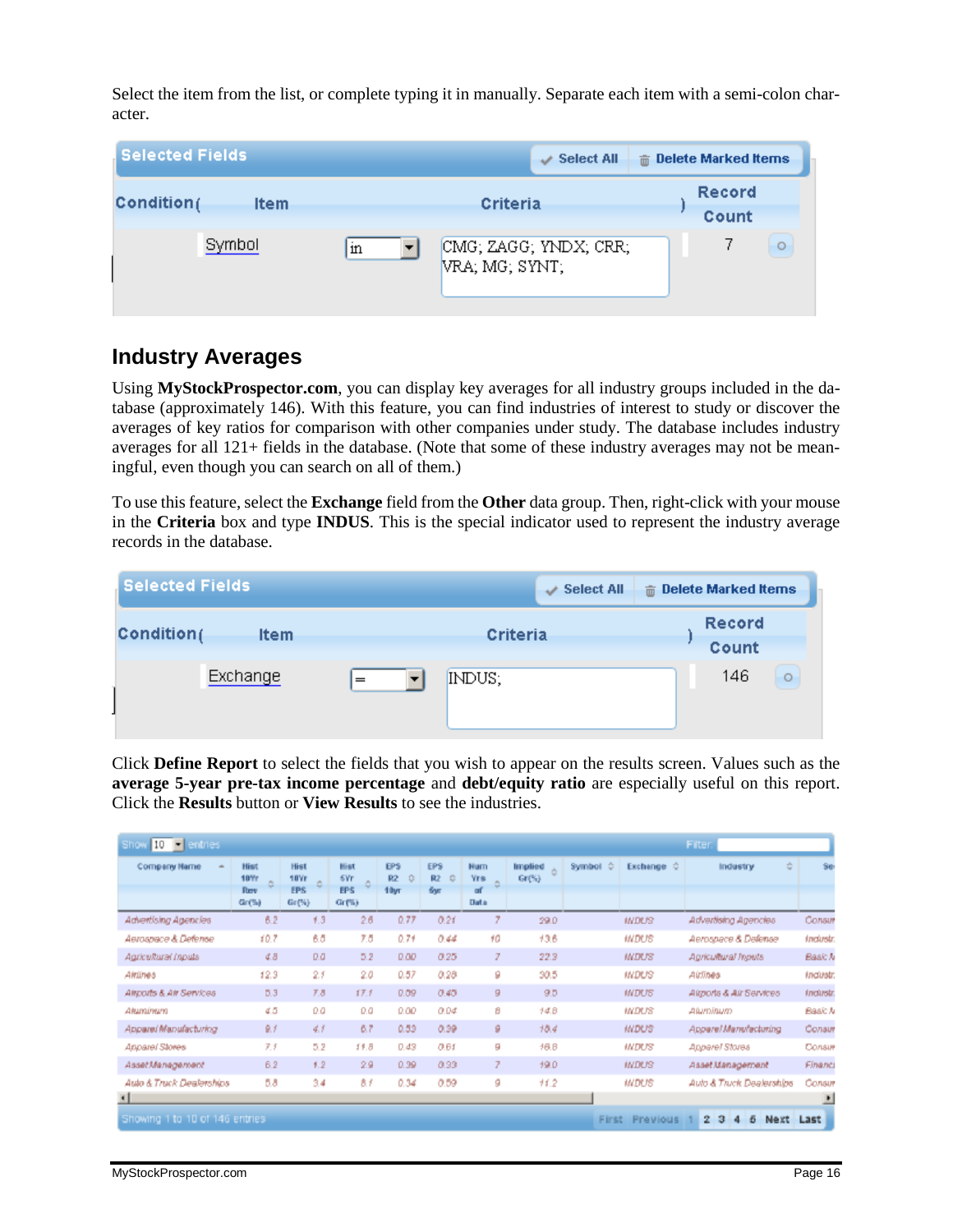Note that rows that represent an industry are dark red and italicized. Because the industry records and the company records are maintained side-by-side in the database, you may occasionally return an industry record in your company searches. When that happens, just click the **Exclude Industries** button on the toolbar. You might also include industry records in your **Junk Screen** so that they would be removed whenever you "excluded junk" from your searches.

#### **PTI and ROE Trend Fields**

Unique to MyStockProspector.com is the ability to search using the trend of a company's five-year percentage pre-tax income margin (**Trend PTI**) and percentage return on equity (**Trend ROE**), available in the **Quality** data group. When you select these items, a different screen appears in the Selected Fields window:

| <b>Selected Fields</b> | v           | <b>Select All</b> |      |                      | m Delete Marked Items |       |                          |                   |                        |         |
|------------------------|-------------|-------------------|------|----------------------|-----------------------|-------|--------------------------|-------------------|------------------------|---------|
| <b>Condition</b>       | <b>Item</b> |                   |      |                      | Criteria              |       |                          |                   | <b>Record</b><br>Count |         |
|                        | Trend ROE   | $+ +$             | $-+$ | $\ddot{\phantom{1}}$ | Even                  | $+$ . | $\overline{\phantom{m}}$ | $\qquad \qquad -$ | N/A                    | $\circ$ |
| <b>AND</b>             | Trend PTI   | $+ +$             | $-+$ | $\ddot{\phantom{1}}$ | Even                  | $+$   | $\overline{\phantom{0}}$ | $-$               | N/A                    | $\circ$ |

These two fields derive from BetterInvesting's Stock Selection Guide and Toolkit 6's Stock Study form, in Section 2. The application reviews the trend of a company's five-year pre-tax profit margins and returns on equity and assigns a value. If the values are relatively constant over the past five years, then the trend is Even. Companies that have seen the highest levels of margin or ROE expansion in the period have a rating of "++". On the downside, the lowest-performing companies have a rating of "--". In between, companies are ranked accordingly.

Since it is usually preferable to invest in companies with stable margins and ROE, this feature allows you to identify high-quality companies by eliminating companies with potential margin problems, for instance. To use these fields, simply click on the rankings to select the values you wish to use:

| <b>Selected Fields</b>           | $\vee$ Select All                                                            | $II$ Delete Marked Items |
|----------------------------------|------------------------------------------------------------------------------|--------------------------|
| <b>Condition</b><br><b>Item</b>  | Criteria                                                                     | <b>Record</b><br>Count   |
| Trend ROE                        | Even<br>$++$<br>$\ddot{}$<br>$+$ .<br>$+$<br>$\overline{\phantom{0}}$<br>$-$ | 4296<br>$\circ$          |
| $\sqrt{\text{AND}}$<br>Trend PTI | Even<br>$++$<br>$+$ .<br>$\ddot{}$<br>$+$<br>$-$<br>$\overline{\phantom{0}}$ | 3508<br>$\circ$          |
|                                  |                                                                              |                          |

#### **Exporting Data**

Click the **Export** button on the toolbar to download a copy of any search results in \*.CSV format. This is a text-based format where the values are separated by commas, and can be read in Microsoft Excel and other spreadsheet programs.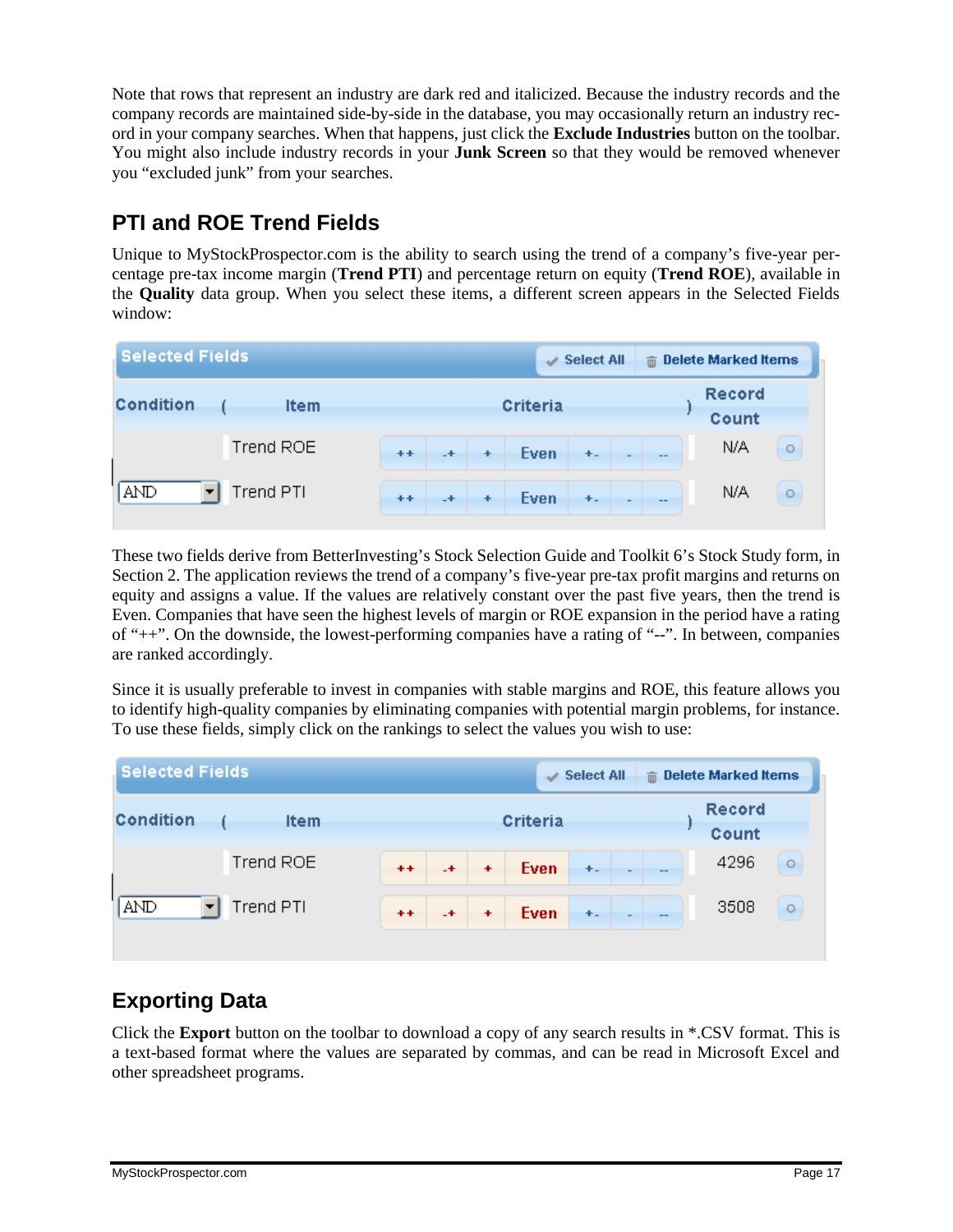|                                                                                                      | □ 国 忍<br>export.cn - Microsoft Expel<br>H.<br>Ħ<br>竹前向向 |                 |                                       |                                            |                    |       |                    |                                                 |                                                                                          |               |                |         |                             |  |
|------------------------------------------------------------------------------------------------------|---------------------------------------------------------|-----------------|---------------------------------------|--------------------------------------------|--------------------|-------|--------------------|-------------------------------------------------|------------------------------------------------------------------------------------------|---------------|----------------|---------|-----------------------------|--|
| Home<br>Еk<br>PageLayout<br>Juset<br>Formulas<br>Data<br>View<br>Review<br>W.<br>N<br>H.<br>$\Omega$ |                                                         |                 |                                       |                                            |                    |       |                    | $\triangle$ $\bullet$ $\bullet$ $\neq$ $\Omega$ |                                                                                          |               |                |         |                             |  |
|                                                                                                      | $-11$<br>Calibri<br><b>ALC</b>                          | A"<br>$\Lambda$ | <b>AB</b> --<br>$\equiv$              | When Text                                  | General            |       |                    |                                                 |                                                                                          |               | Σ AutoSun =    |         |                             |  |
|                                                                                                      | la +                                                    |                 |                                       |                                            |                    |       |                    |                                                 |                                                                                          |               | E FIL *        |         |                             |  |
|                                                                                                      | Parts<br>田<br><b>Ge</b><br>U<br>$\sim$                  | А               | æ                                     | Merge & Center *                           | $s$ .<br>$\%$<br>٠ | 18.21 | Conditional Format | Formatting = as Table = Styles =                | Cell<br>Insert.                                                                          | Delete Format | @ Clear +      | Sprt 西  | Find &<br>Filter = Select = |  |
|                                                                                                      | Font<br>Clipboard ra                                    | T2              | Alignment                             | $\tau_{\rm H}$                             | Number             | 174   |                    | Styles                                          |                                                                                          | Cells         |                | Editing |                             |  |
|                                                                                                      | f <sub>x</sub><br>$\mathbf{v}$ (in<br>F29               |                 |                                       |                                            |                    |       |                    |                                                 |                                                                                          |               |                |         |                             |  |
|                                                                                                      | Δ.                                                      | $\Box$          | G                                     | D                                          |                    |       | E                  | E.                                              | G.                                                                                       | H             |                |         |                             |  |
|                                                                                                      | Company Name                                            |                 | Sales(\$) Hist SYr Rev Gr(%) Industry |                                            |                    |       |                    |                                                 | Hist SYY EPS Gr(%) EPS R2 Syr PE / Hist EPS Gr ROE Rating PTI Rating Inside Ownership(%) |               |                |         |                             |  |
|                                                                                                      | American Public Education, Inc.                         | 260.377         |                                       | 0.3865 Education & Training Services       |                    |       | 0.3649             | 0.9862                                          |                                                                                          | з             |                |         | 0.031                       |  |
|                                                                                                      | Bank of the Ozarks, Inc.                                | 285.817         |                                       | 0.295 Banks - Regional - US                |                    |       | 0.3336             | 0.9972                                          | 0.8622402                                                                                | Б             | Б              |         | 0.062                       |  |
|                                                                                                      | Capella Education Company                               | 430.043         |                                       | 0.1891 Education & Training Services       |                    |       | 0.305              | 0.5875                                          | D                                                                                        | Б             | д              |         | 0.01                        |  |
|                                                                                                      | Dim a Community Bancshares, Inc.                        | 147.431         |                                       | 0.1745 Savings & Cooperative Banks         |                    |       | 0.2095             | 0.9005                                          | $-1431159$                                                                               | 6             | Ė.             |         | 0.063                       |  |
|                                                                                                      | DTS, Inc.                                               | 96.922          |                                       | 0.1703 Software - Application              |                    |       | 0.2051             | 0.9834                                          | 3.182285                                                                                 |               | 5              |         | 0.019                       |  |
|                                                                                                      | Encore Capital Group, Inc.                              | 467.371         |                                       | 0.1756 Credit Services                     |                    |       | 0.4203             | 0.9735                                          | 1.025838                                                                                 |               | Б              |         | 0.062                       |  |
|                                                                                                      | Enghouse Systems Limited                                | 122.559         |                                       | 0.2423 Software - Application              |                    |       | 0.3233             | 0.9954                                          | 4.971991                                                                                 |               | ă              |         |                             |  |
|                                                                                                      | HMS Holdlings Corporation                               | 563.826         |                                       | 0.2602 Business Services                   |                    |       | 0.5088             | 0.9809                                          | n.                                                                                       |               | 6              |         | 0.015                       |  |
|                                                                                                      | 10 Home Capital Group                                   | B68.834         |                                       | 0.1833 Savings & Cooperative Banks         |                    |       | 0.2265             | 0.8796                                          | 0.3192363                                                                                | a.            | Б              |         |                             |  |
|                                                                                                      | 11 Magic Software Enterprises                           | 113.328         |                                       | 0.1832 Software - Application              |                    |       | 0.7131             | 0.9972                                          | n                                                                                        | F.            | Б              |         |                             |  |
|                                                                                                      | 12 Main Street Capital Corporation                      | 66.24           |                                       | 0.5047 Asset Management                    |                    |       | 0.6763             | 0.8771                                          | 0.1446843                                                                                |               | Ë,             |         | 0.129                       |  |
|                                                                                                      | 13 Medifast, Inc.                                       | 298.189         |                                       | 0.4095 Specialty Retail                    |                    |       | 0.5456             | 0,7028                                          | 1.271256                                                                                 |               | đ              |         | 0.121                       |  |
|                                                                                                      | 14 Mercadoli bre, Inc.                                  | 298.932         |                                       | 0.3459 Business Services                   |                    |       | 0.6873             | 0.9778                                          | n                                                                                        |               | Б              |         | 0.107                       |  |
|                                                                                                      | 15 Mistras Group, Inc.                                  | 436.875         |                                       | 0.2956 Engineering & Construction          |                    |       | 0.3119             | 0.9734                                          | 0.8644437                                                                                | 5             | Ë,             |         | 0.456                       |  |
|                                                                                                      | 16 Neogen Corporation                                   | 184.046         |                                       | 0.1673 Diagnostics & Research              |                    |       | 0.1685             | 0.676                                           | 2.504787                                                                                 | <sup>2</sup>  | ű              |         | 0.050                       |  |
|                                                                                                      | 17 NIC, Inc.                                            | 180.899         |                                       | 0.2174 Software - Application              |                    |       | 0.1747             | 0.999                                           | D                                                                                        | Б             | 5              |         | 0.064                       |  |
|                                                                                                      | 18 Peladin Labs, Inc.                                   | 141.466         |                                       | 0.2283 Drug Manufacturers - Specialty & Go |                    |       | 0.6916             | 0.94                                            | n.                                                                                       |               | б              |         |                             |  |
|                                                                                                      | 19 Sturm, Ruger & Company                               | 328.816         |                                       | 0.2003 Aerospace & Defense                 |                    |       | 0.5296             | 0.8031                                          | 0.4849137                                                                                | Ř.            | б              |         | 0.042                       |  |
|                                                                                                      | 20 United Financial Bancorp, Inc.                       | 62.166          |                                       | 0.1547 Banks - Regional - US               |                    |       | 0.2789             | 0.8892                                          | 2.391847                                                                                 | E,            | đ              |         | 0.0315                      |  |
|                                                                                                      | 21 Zupan Fashion Ltd.                                   | 190.303         |                                       | 0.3242 Apparel Manufacturing               |                    |       | 0.2378             | 0.9514                                          | D.D6B37679                                                                               | z             | $\overline{a}$ |         |                             |  |
| $^{22}$                                                                                              |                                                         |                 |                                       |                                            |                    |       |                    |                                                 |                                                                                          |               |                |         |                             |  |
| 23                                                                                                   |                                                         |                 |                                       |                                            |                    |       |                    |                                                 |                                                                                          |               |                |         |                             |  |
| 24                                                                                                   |                                                         |                 |                                       |                                            |                    |       |                    |                                                 |                                                                                          |               |                |         |                             |  |
| う号                                                                                                   | $H + H$ expart $\sqrt{2}$                               |                 |                                       |                                            |                    |       | $\mathbb{R}$ 4     |                                                 | $\overline{1}$                                                                           |               |                |         | ьl                          |  |
|                                                                                                      | Ready                                                   |                 |                                       |                                            |                    |       |                    |                                                 |                                                                                          |               | 田口凹 11P6 (−)   | O.      | $\left( -\right)$           |  |
|                                                                                                      |                                                         |                 |                                       |                                            |                    |       |                    |                                                 |                                                                                          |               |                |         |                             |  |

Note that the numeric values are not formatted in the file (15.1% is displayed as 0.151). You can use the formatting options in Excel to adjust the number of decimal places and numeric displays in the results if you so desire.

Also note that the export function is limited to 400 companies and 60 columns of data. If your search results include more companies or fields than this, you will be alerted to adjust your search criteria and your results will be truncated.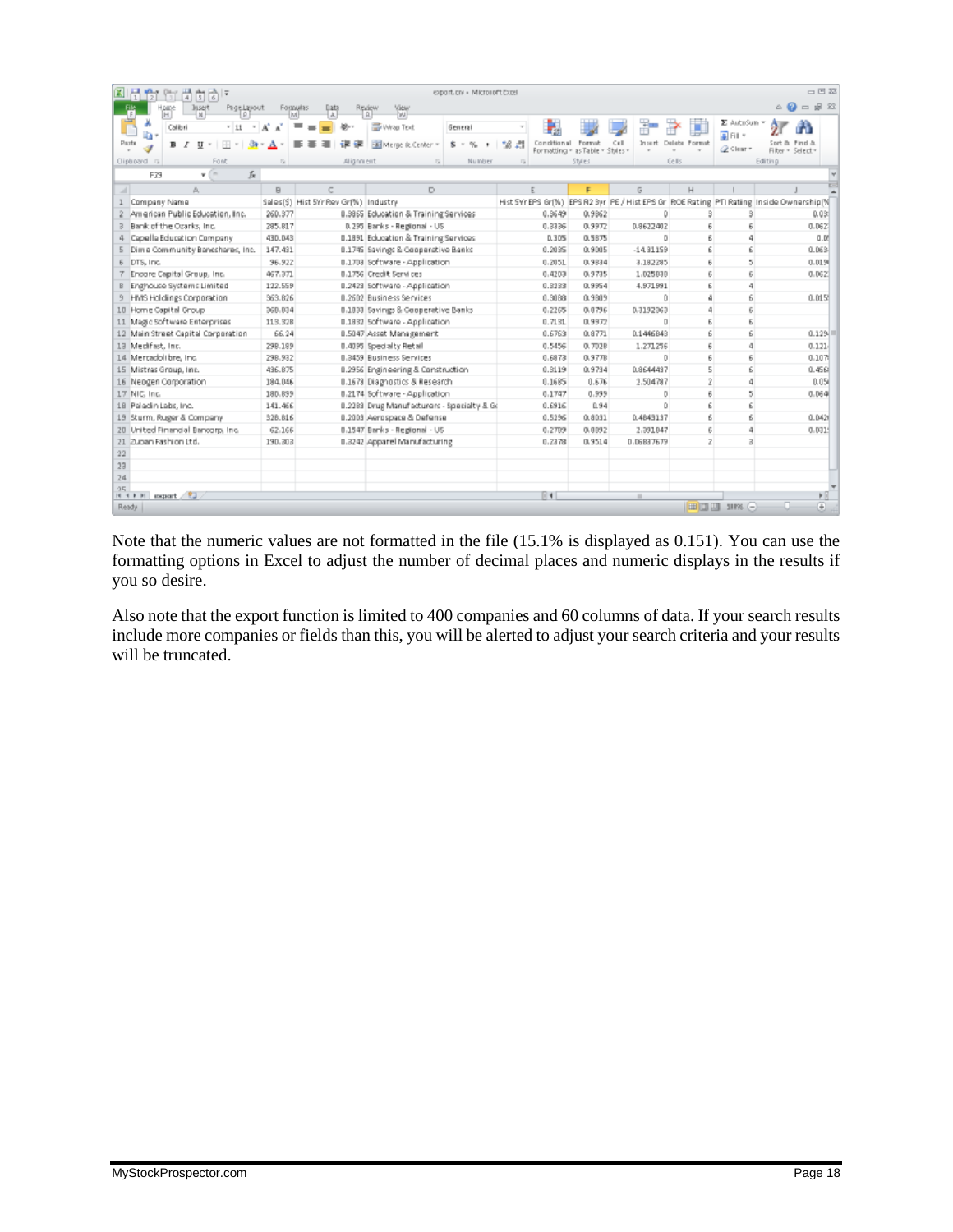# **Data Items**

The following is a description of the data used in **MyStockProspector.com** for searches and defining reports.

| Company Name                   | Company name.                                                                                                                                                                                                           |
|--------------------------------|-------------------------------------------------------------------------------------------------------------------------------------------------------------------------------------------------------------------------|
| Symbol                         | Trading symbol.                                                                                                                                                                                                         |
| Exchange                       | Trading exchange.                                                                                                                                                                                                       |
| Industry                       | This is the industry name.                                                                                                                                                                                              |
| Sector                         | This is the sector name.                                                                                                                                                                                                |
| SIC No                         | Standard Industrial Classification number.                                                                                                                                                                              |
| Last Full Yr                   | Last year of data, the fiscal year. This is the year of the last full year of data.                                                                                                                                     |
| Date Info                      | Date when database was generated.                                                                                                                                                                                       |
| Last Quarter Date              | Date of the last reported quarter in the database.                                                                                                                                                                      |
| <b>Current Price</b>           | Current share price for the date indicated in "Price Last Updated."                                                                                                                                                     |
| Price Last Updated             | Typically the date of the last share price update, or when database was generated.                                                                                                                                      |
| 52W Hi Price                   | Highest share price reached during the last 52 weeks.                                                                                                                                                                   |
| 52W Low Price                  | Lowest share price during the past 52 weeks.                                                                                                                                                                            |
| <b>Current EPS</b>             | Current earnings per share - Total of last 4 quarters of reported earnings.                                                                                                                                             |
| <b>Current Div</b>             | Current indicated annual dividend.                                                                                                                                                                                      |
| Num Yrs of Data                | Number of years of sales data available for the company.                                                                                                                                                                |
| Inside Ownership               | Percent ownership by directors and management of the company.                                                                                                                                                           |
| <b>Institutional Ownership</b> | Percent ownership by pension and mutual funds and professional managers.                                                                                                                                                |
| Hist 10Yr Rev Gr               | Historical 10-year growth for revenues. Calculation uses the yearly data and a least-squares<br>calculation to determine past growth. Long term growth rate.                                                            |
| Hist 5Yr Rev Gr                | Historical 5-year revenue growth.                                                                                                                                                                                       |
| Hist 3Yr Rev Gr                | Historical 3-year revenue growth.                                                                                                                                                                                       |
| Hist 1Yr Rev Gr                | Historical 1-year revenue growth.                                                                                                                                                                                       |
| Q Rev Gr                       | Quarterly revenue growth. Growth of quarterly revenues compared to the same period a year<br>earlier. Current growth rate. Compare this with the last 1 or 3 year growth to determine con-<br>sistency.                 |
| Last 4Q Rev Gr                 | Latest 4 quarters revenue growth. Growth of moving 4 quarter revenues compared to the similar<br>period a year earlier. Current growth rate. Compare this with the last 1 or 3 year growth to<br>determine consistency. |
| Hist 10Yr EPS Gr               | Historical 10-year growth for EPS. Uses a least-squares calculation to determine EPS growth.<br>Long term growth rate.                                                                                                  |
| Hist 5Yr EPS Gr                | Historical 5-year growth for EPS.                                                                                                                                                                                       |
| Hist 3Yr EPS Gr                | Historical 3-year EPS growth.                                                                                                                                                                                           |
| Hist 1Yr EPS Gr                | Historical 1-year EPS growth.                                                                                                                                                                                           |
| Q EPS Gr                       | Growth of quarterly EPS compared to the same period a year earlier. Current growth. Compare<br>this with the last 1 or 3 year growth to determine consistency.                                                          |
| Last 4Q EPS Gr                 | Latest 4 quarters EPS growth. Growth of moving yearly EPS compared to the same period a<br>year earlier. Current growth rate. Compare this with the last 1 or 3 year growth to determine<br>consistency.                |
| Cash Flow Gr                   | Growth in cash flow for number of years of data available. Can be used to confirm EPS growth.<br>In some industries (resources, cable, etc.) cash flow is a better indicator than EPS.                                  |
| Div Gr                         | Growth in dividends for the number of years of data available. For those interested in income<br>from investments.                                                                                                      |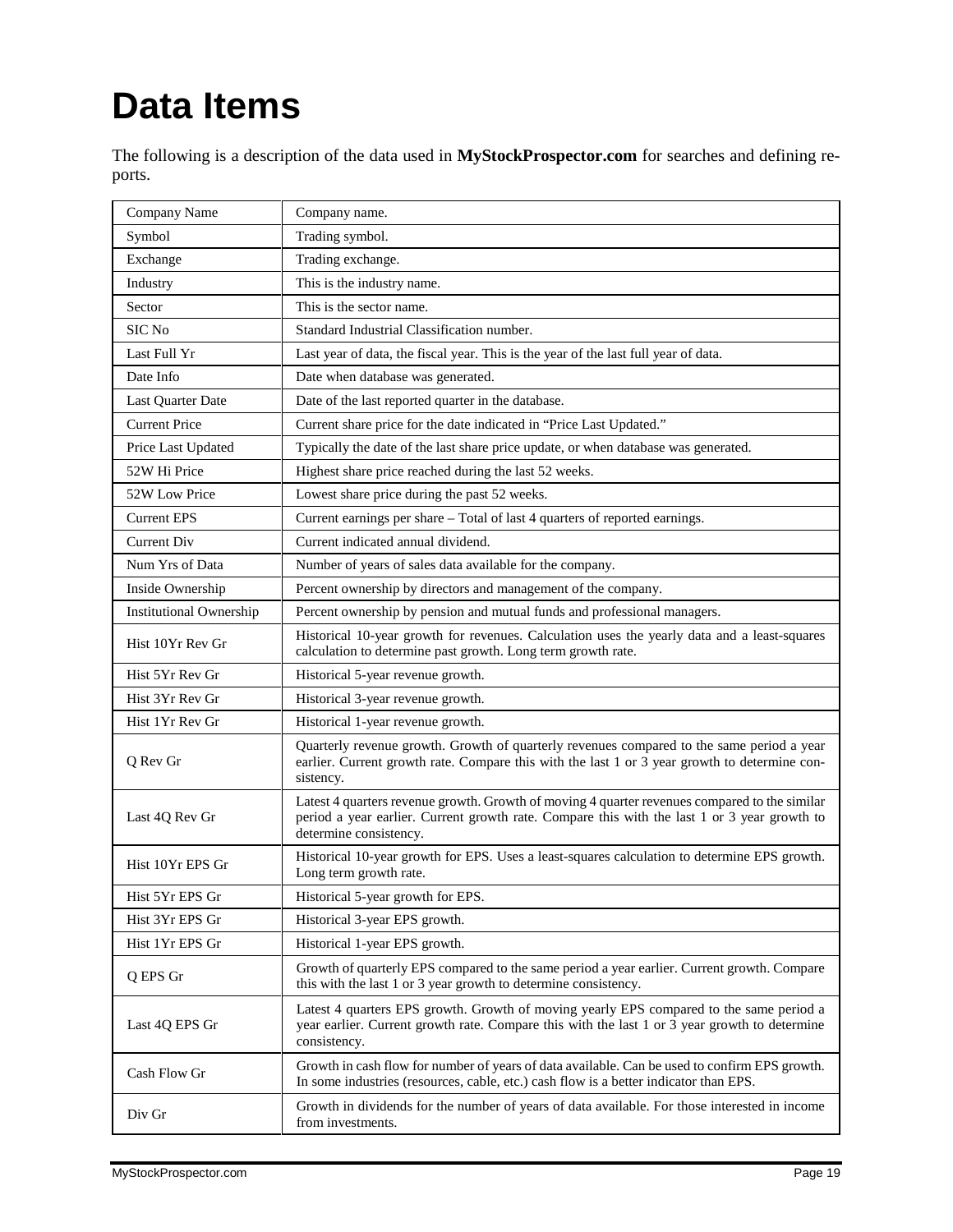| Book Value Gr     | Book value per share growth (common equity / number of shares). Growth in book value for<br>the number of years available. Regulated industries (utilities) pay out a fixed amount based on<br>their assets. Book Value is an indication of assets.    |
|-------------------|--------------------------------------------------------------------------------------------------------------------------------------------------------------------------------------------------------------------------------------------------------|
| Implied Gr        | The growth rate of retained earnings. An indication of future growth can be made from implied<br>growth.                                                                                                                                               |
| Hist Share Gr     | Growth in average share price for the number of years available, based on yearly data. Com-<br>paring this to EPS growth can suggest whether PE is expanding or contracting. This can indicate<br>whether a stock is getting overpriced.               |
| Hist 5Yr Price Gr | Price growth based on Monthly data.                                                                                                                                                                                                                    |
| Hist 3Yr Price Gr | Price growth based on Monthly data.                                                                                                                                                                                                                    |
| Hist 1Yr Price Gr | Price growth based on Monthly data.                                                                                                                                                                                                                    |
| <b>Current PE</b> | Current Price/Earnings ratio.                                                                                                                                                                                                                          |
| Avg PE            | Average Price/Earnings ratio for the last 5 years.                                                                                                                                                                                                     |
| <b>Rel Value</b>  | Relative value = Current PE / Avg PE. An indication of value based on past PE valuation.                                                                                                                                                               |
| Avg 5Yr High PE   | Average high PE for last 5 years.                                                                                                                                                                                                                      |
| Avg 5Yr Low PE    | Average low PE for last 5 years.                                                                                                                                                                                                                       |
| PE / Hist EPS Gr  | Current PE divided by Historical EPS growth.                                                                                                                                                                                                           |
| PE /Proj EPS Gr   | Similar to PE / Hist EPS Gr but using projected EPS.                                                                                                                                                                                                   |
| Price/Book Value  | Current price divided by latest reported book value (per share).                                                                                                                                                                                       |
| Price/Sales       | Current price divided by the latest sales per share figure. An indication of value for fast growing<br>companies - not susceptible to accounting methods (EPS) and depreciation (BookVl).                                                              |
| Price/Cash Flow   | Price to cash flow per share. Current price divided by the latest reported cash flow figure.                                                                                                                                                           |
| CashFlow /Share   | Cash flow per share.                                                                                                                                                                                                                                   |
| Cur Div Yield     | Current dividend yield. For those interested in income from their investment.                                                                                                                                                                          |
| Avg Div Yield     | Historical average dividend yield. Calculated using the last 5 years' annual data.                                                                                                                                                                     |
| <b>Tax Rate</b>   | Average 5 year tax rate. Assess government's effect on profits.                                                                                                                                                                                        |
| % From 52W Hi     | Current price to 52 week high price. (Will always be $\leq$ 0) Price being close to the 52 week<br>high suggests a positive trend. This may show the company to be overpriced.                                                                         |
| % From 52W Low    | Current price to 52 week low price. (Will always be $\leq$ 0) Price being near the 52 week low<br>suggests a negative trend.                                                                                                                           |
| Payback           | The number of years for yearly accumulated EPS to equal current price. Generally between 6<br>and 10 - the lower the better. However, be suspicious of very low numbers.                                                                               |
| PE/Avg ROE        | Price of Profitability. Values less than 1 indicate good value.                                                                                                                                                                                        |
| Trend PTI         | Trend of pre-tax income on sales. Derived by reviewing the last 2 years' PTI figures vs. the 5-<br>year average. Profitability will vary for each industry. Item 2A in the SSG. Best to worst indi-<br>cators are $++, +, -+,$ Even, $+$ , $-$ , $-$ . |
| <b>Trend ROE</b>  | Trend of return on common equity. Derived by reviewing the last 2 years' ROE figures vs. the<br>5-year average. How well does management use assets (equity)? Item 2B in the SSG. Best to<br>worst indicators are $++, +, -+,$ Even, $+-, -, --$ .     |
| Avg 5Yr PTI       | Average 5-year PTI. Simple average. Pre-tax Income on Sales (i.e. profitability).                                                                                                                                                                      |
| Avg 5Yr ROE       | Average 5-year ROE. Simple average. Return on Common Equity.                                                                                                                                                                                           |
| <b>PTI</b> Rating | Numerical figure derived from trend (Trend PTI). The numerical equivalent of Trend PTI<br>(which varies from 6 to 0) where $++=6$ and $--=0$ .                                                                                                         |
| <b>ROE</b> Rating | Numerical figure derived from trend (Trend ROE). The numerical equivalent of Trend ROE<br>(which varies from 6 to 0) where $++=6$ and $--=0$ .                                                                                                         |
| EPS $R^2$ 10yr    | EPS consistency. $R^2$ (or R squared) is the coefficient of correlation from the calculation of Hist<br>10Yr EPS Gr. Varies from 1 to 0 where 1 is the most consistent and desirable.                                                                  |
| EPS $R^2$ 5yr     | EPS consistency over the last 5 years.                                                                                                                                                                                                                 |
| EPS $R^2$ 3yr     | EPS consistency over the last 3 years.                                                                                                                                                                                                                 |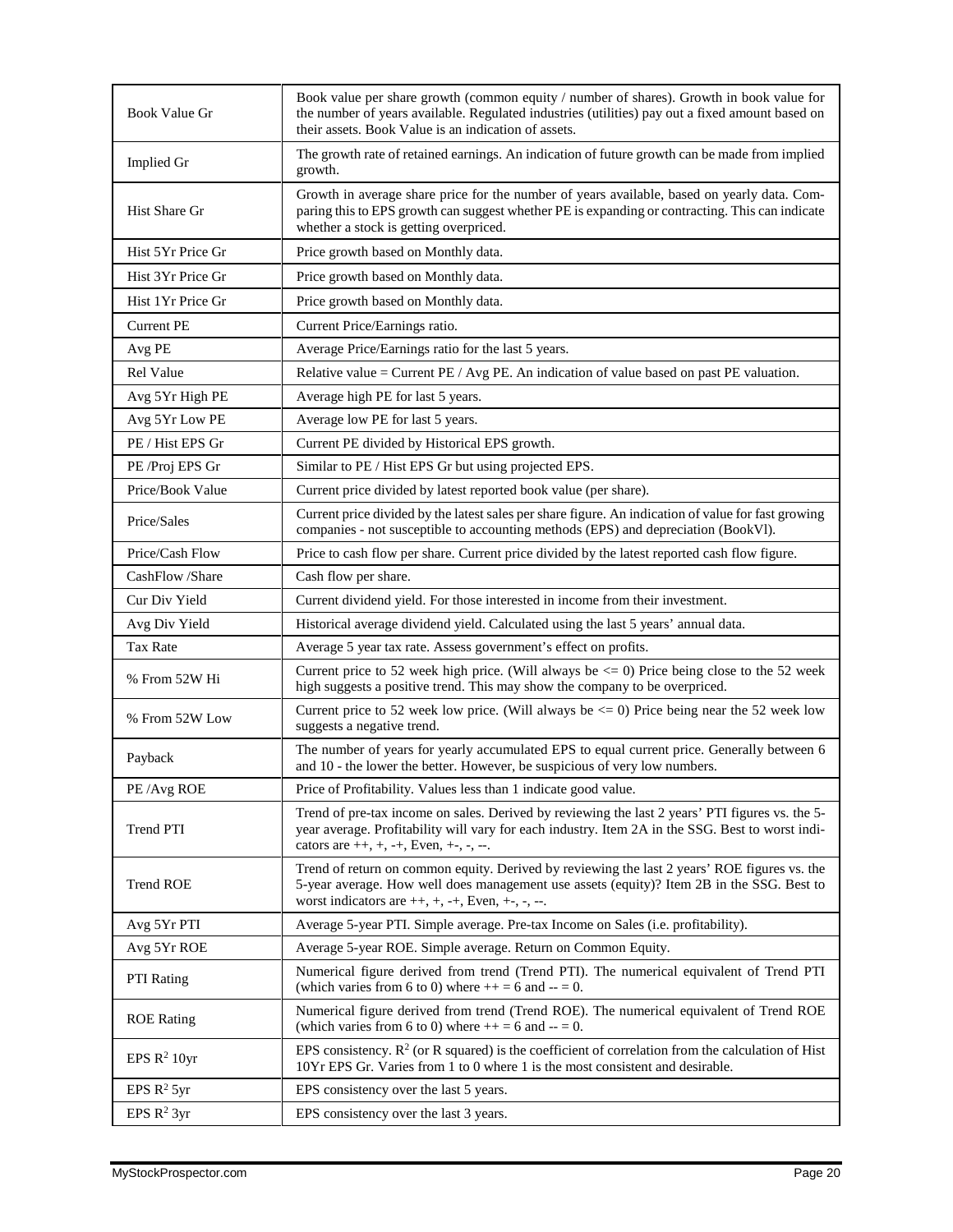| Rev R <sup>2</sup> 10Yr                  | Revenue consistency. $R^2$ (or R squared) is the coefficient of correlation from the calculation of<br>Hist 10Yr Rev Gr. Varies from 1 to 0 where 1 is the most consistent and desirable.                  |
|------------------------------------------|------------------------------------------------------------------------------------------------------------------------------------------------------------------------------------------------------------|
| Rev R <sup>2</sup> 5Yr                   | Revenue consistency over the last 5 years.                                                                                                                                                                 |
| Rev R <sup>2</sup> 3Yr                   | Revenue consistency over the last 3 years.                                                                                                                                                                 |
| Dividend $R^2$ 10Yr                      | Dividend consistency over the last 10 years.                                                                                                                                                               |
| Com Equity $R^2$ 10Yr                    | Common equity consistency over the last 10 years.                                                                                                                                                          |
| <b>Inventory Turnover</b>                | Based on yearly sales and the latest inventory.                                                                                                                                                            |
| <b>Current Ratio</b>                     | Current ratio. Current assets / current liabilities. Measure of liquidity. Ratios of 2 or higher are<br>generally considered good.                                                                         |
| Quick Ratio                              | Cash / current liabilities. Measure of liquidity which excludes receivables: ratio of 1 or higher<br>is good. Some industries which deal in cash typically have lower ratios.                              |
| Beta<br>panies.                          | Measure of price volatility in relation to the market. Could be misleading for fast-growing com-                                                                                                           |
| Price Variance                           | Statistical variation of yearly prices over the past 10 years.                                                                                                                                             |
| <b>Assets - Millions</b>                 | Current assets. Indicates company size by measuring its assets.                                                                                                                                            |
| Div Payout                               | Dividend payout ratio. 5-year average of ratio for dividends / EPS. An indicator of safety of<br>dividends paid. For most industries look for 60% or less. Exceptions are utilities.                       |
| Int Coverage<br>is good.                 | Interest coverage. The ratio of pre-tax income to interest paid on all debt. A ratio of 3 or larger                                                                                                        |
| Captlztion - Millions                    | Capitalization is calculated by multiplying the number of shares times the current price. Indi-<br>cation of the company size by market valuation.                                                         |
| <b>Sales</b>                             | Latest sales figure. Indication of the company size by sales (revenue).                                                                                                                                    |
| Debt /Equity                             | Debt to equity ratio. Measure of long term debt for company. For most industries 30% is ac-<br>ceptable. Utilities typically have high ratios.                                                             |
| Avg Debt/Equity                          | Average debt to equity over the last 5 years.                                                                                                                                                              |
| Debt Equity Rating<br>best.              | Numerical figure derived from trend (Trend Debt /Equity). The numerical equivalent of Trend<br>Debt /Equity (which varies from 6 to 0) where $++ = 6$ and $-- = 0$ . For this rating, 4 or <u>lower</u> is |
| Trend Debt/Equity<br>in debt to equity.  | Trend of debt to equity. Derived by reviewing the last 2 years' figures vs. the 5-year average.<br>Item 2C in the SA+ SSG. Indicators are $++, +, +, +$ Even, $+, -, -,$ where $+$ indicates an increase   |
| Debt/Capital                             | As Debt Equity Rating, except using the working capital.                                                                                                                                                   |
| <b>Quality Rating</b><br>being the best. | Numerical value for StockCentral.com's Take Stock Quality rating. Varies from 10 to 0, 10                                                                                                                  |
| No Shares - Millions                     | Number of shares. Measure of possible liquidity of company.                                                                                                                                                |
| Proxy Hi Pr                              | Expected high price 5 years in the future.                                                                                                                                                                 |
| Proxy Low Pr                             | Projected low price over the next 5 years based on a statistical assessment of price variation<br>over the previous 5 years.                                                                               |
| <b>Buy Below</b><br>low prices.          | Lowest third of the price range based on equal (33/33/33%) divisions between proxy high and                                                                                                                |
| Sell Above<br>low prices.                | Highest third of the price range based on equal (33/33/33%) divisions between proxy high and                                                                                                               |
| Price in Zone<br>Proxy Hi Pr.            | The % that the current price is above the Proxy Low Pr. Zero is at the low price, 100% is at the                                                                                                           |
| U/D Ratio                                | The ratio between the current price and the Proxy Hi Price.                                                                                                                                                |
| Price App                                | Compounded (annualized) appreciation from current price to the proxy high price.                                                                                                                           |
| <b>Total Ret</b><br>from dividends.      | Compounded (annualized) total return that includes price appreciation and portion contributed                                                                                                              |
| Rev Trend                                |                                                                                                                                                                                                            |
| pany.                                    | Difference in % revenue change of last 4 quarters growth and the weighted growth for the com-                                                                                                              |